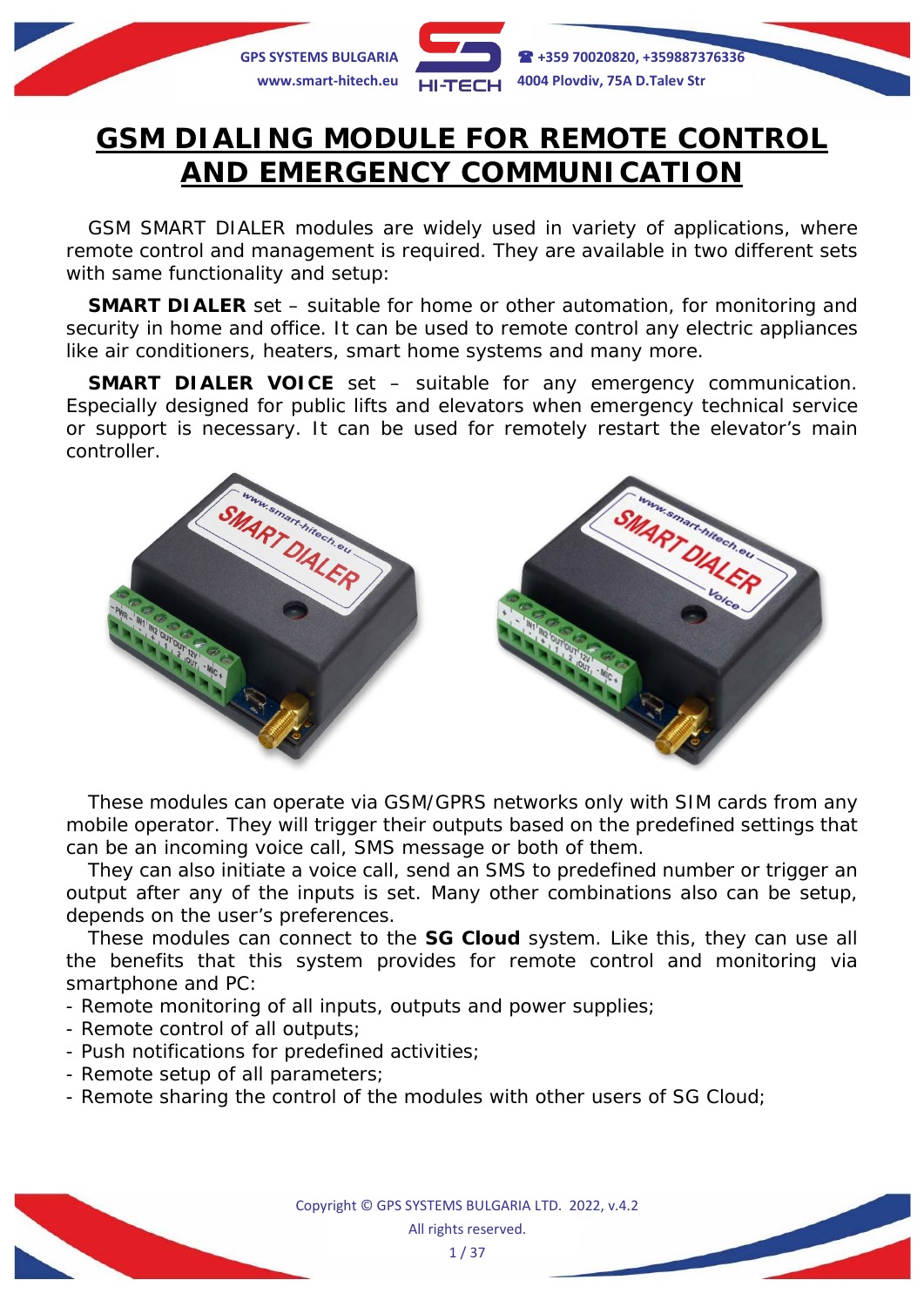**GPS SYSTEMS BULGARIA +359 70020820, +359887376336 www.smart-hitech.eu 4004 Plovdiv, 75A D.Talev Str**

#### **Device description:**

- Can work with GSM/GPRS network of any mobile operator.
- Very quick and simplified setup via PC with free software application.
- Very quick and simplified setup via free smartphone application.
- Ready to use after a single SMS setup also.
- Supports **500** phone numbers for remote control and voice communication.
- Supports **5 main** phone numbers which can be dialed and notified with SMS for events.
- Internal algorithms for automatic redialing of all 5 predefined main numbers.
- Two digital inputs are available and when triggered they can initiate a voice call, send SMS, activate an output or all of the above.
- Separate triggering filter can be set for each input.
- Any alarm system can be connect to dialer's inputs, so the module can notify with voice call or SMS in case of alarms or troubles.
- Two programmable outputs are available at user control. These outputs can be set for different mode operation: can be trigger with SMS, with voice call, after an input set or all of the above. Suitable for remote control of external electric devices.
- By connecting one of the outputs to a LED indicator, the status of a voice call can be visualize – dialing, ringing and active call.
- In case of power supply failure, each output keeps its last state and resumes it after power restore.
- SMS message can be send to predefined numbers each time an output is activate. The message can be user customized.
- A dedicated 12VDC power output is available;
- Supports two-way audio communication when connecting additional microphone and speaker.
- Supports remote volume control and microphone adjustment in real time by using DTMF in active voice call.
- Full device state request via SMS.
- GSM signal level tracking for choosing best antenna position.
- SMS notification for power supply state.

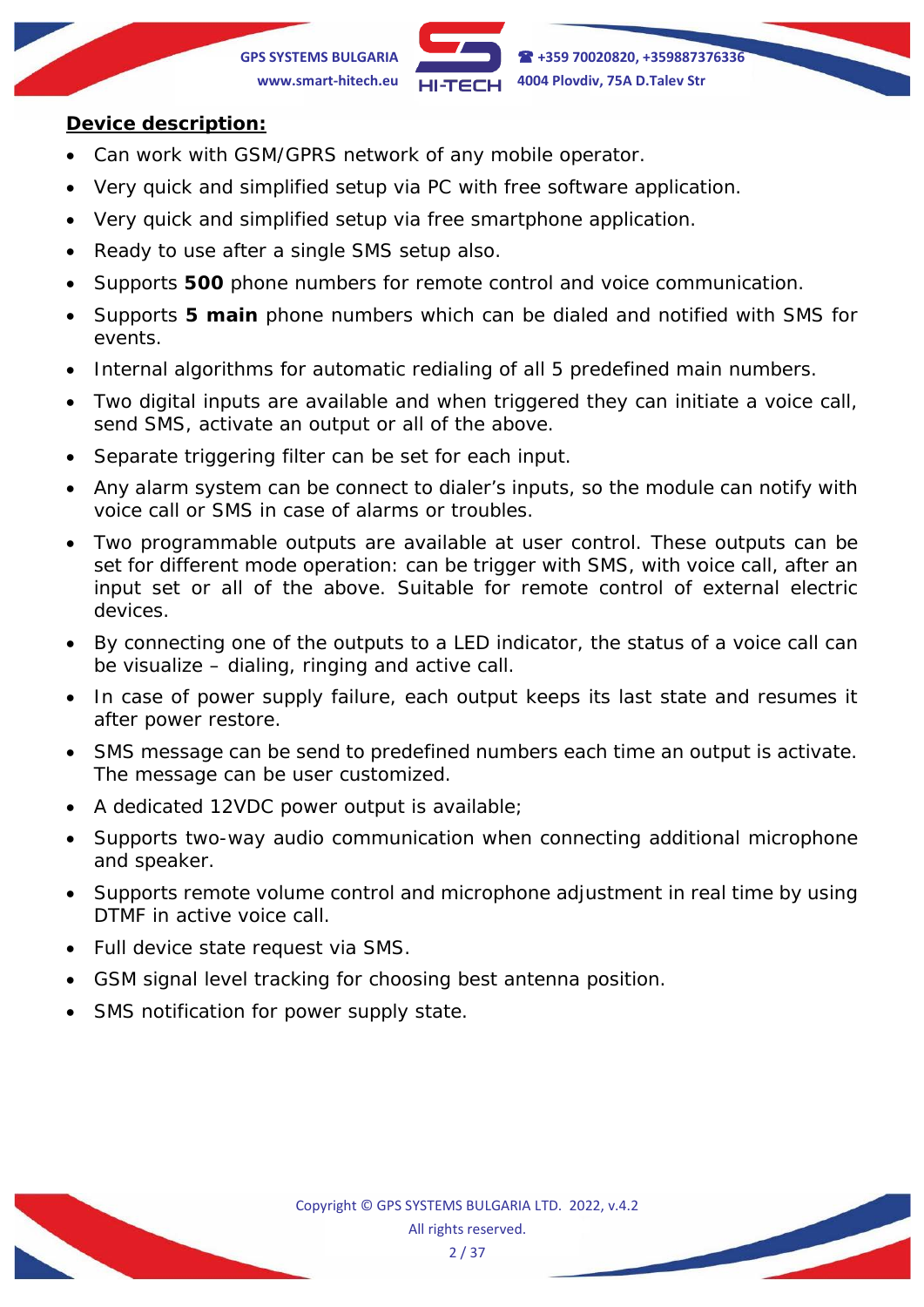

### **Both SMART DIALER and SMART DIALER VOICE share same functionality and setup. The difference is in the VOICE set, which has in addition:**

- Internal LiION battery with charger, which allows it to work after power failure up to 12 hours in standby mode and up to 60 minutes in active voice call.
- The dedicated 12VDC power output will continue to work because of the internal battery.
- Two-way audio communication is directly available in this set because of the integrated speaker and the microphone provided.
- With its compact size it is easy to install and it makes it suitable for all kind of lifts and elevators.

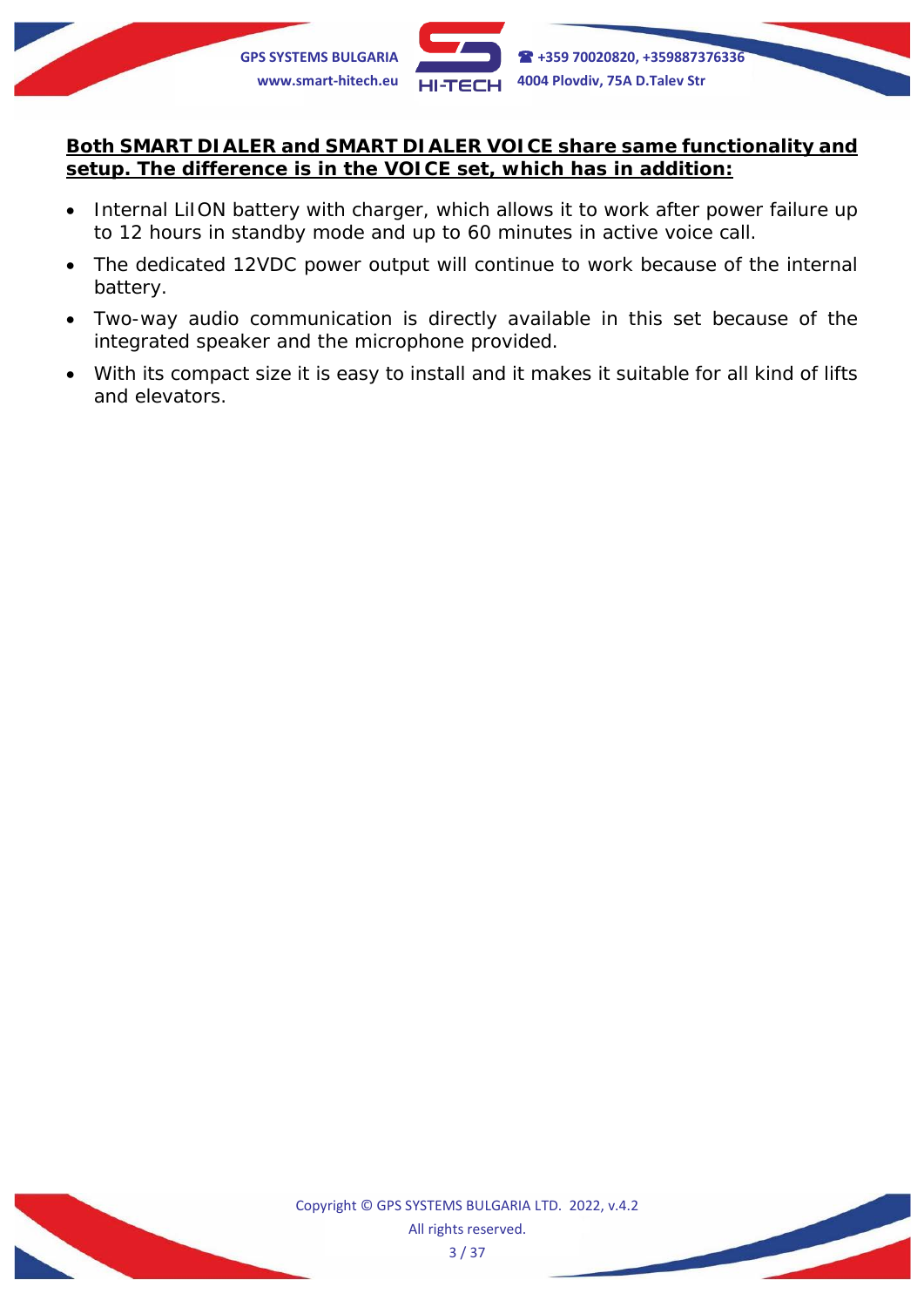**GPS SYSTEMS BULGARIA +359 70020820, +359887376336 www.smart-hitech.eu 4004 Plovdiv, 75A D.Talev Str**

#### **IMPORTANT:**

**All settings can be made with** *Smart Dialer Service Tool* **via PC and a standard micro USB cable.** *Smart Dialer Service Tool* **is a completely free software-programming tool and is available for download from our website:**

### **[www.smart-hitech.eu](http://www.smart-hitech.eu/)**

We will use the SMS setup commands in this quick installation guide. It is very useful way in case we do not have a PC or the inserted SIM card does not support mobile data. To send a correct setup SMS, the following order must be keep:

## **t1,+44xxxxxxxxx** or **t1,0044xxxxxxxxx**

Where the first part is the country code and **xxx…** are the digits of the phone number without the leading zeros.

**Example**: a phone number 0888 123456 shall be sent in the SMS body as:

### **t1,+359888123456** or **t1,00359888123456**

# **Quick start installation**

**1.** Open the device box and insert the SIM card into the holder as shown in the picture below. Make sure the **PIN code was disable** before that. The SIM card have to be with allowed voice and SMS services. It has to be with mobile internet included in order to connect to the *Cloud* system.



**2.** Connect the GSM antenna to the module.

### **3. SMART DIALER VOICE only:**

Install a push button (with N.O. contact) for triggering an emergency call and a LED indicator for its status (12V rated or with  $1k\Omega$  resistor in serial) inside the lift cabin. Wire the button between terminals **IN1** and **IN2**. Connect the indicator to **+12V OUT** and **LED OUT** terminals (keep in mind its polarity). Connect the

> Copyright © GPS SYSTEMS BULGARIA LTD. 2022, v.4.2 All rights reserved. 4 / 37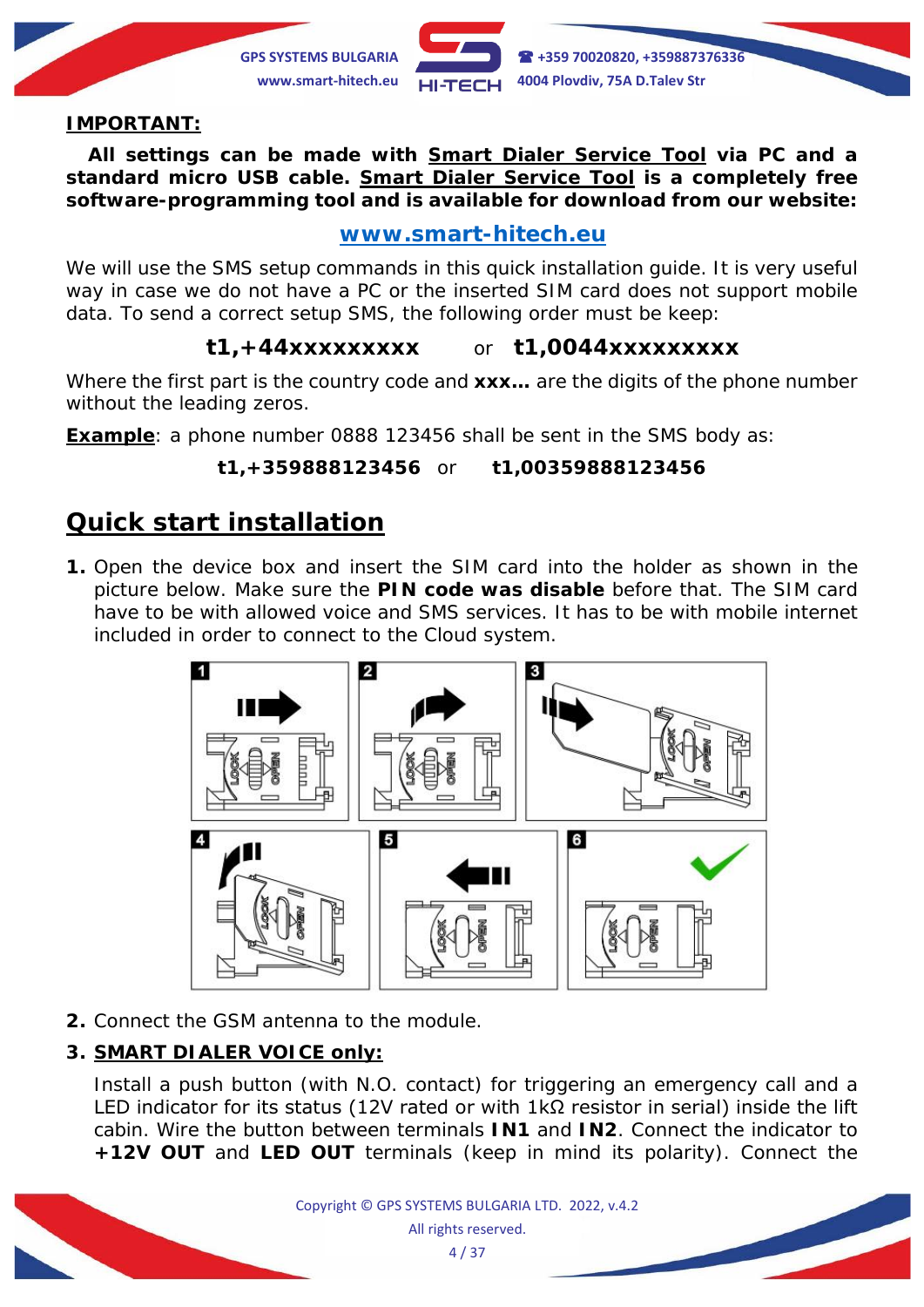

microphone to the **MIC-** and **MIC+** terminals. The red wire has to be connect to MIC+ terminal.

**4.** Connect the power supply to the module. Typical wiring diagrams are available at the bottom of each module's box.

**For SMART DIALER:** Power up the module from a regulated 12VDC/1A power supply or other suitable power source.

**For SMART DIALER VOICE:** Power up the module from the cabin's power supply or other suitable power source with the proper voltage range.

- **5.** After powering on the module, it will need up to 1 minute to connect to GSM network. The connection is successful after blinking of module's internal LED is change from fast to slow.
- **6.** To program the **main** (service) number, following SMS have to be sent to the module: **t1,+44xxxxxxxxx** (where the first part is the country code and the **xxx…** are the digits of the main service number). **For example:** a phone number 0888 123456 shall be sent in SMS as **t1,+44888123456**
- **7.** If the module receives the sent SMS successfully, it will reply you back with confirmation.
- **8.** In order to make a full run test, push and hold the **TEST** button for 3 seconds. The LED indicator will start to blink and the module will start to dial the main number. The test will complete successfully when a call to this number is made.

**For SMART DIALER VOICE:** The test can be done also with push and hold the connected emergency button for 5 seconds. The connected LED indicator will start to blink and the module will start to dial the main service number. The test will complete successfully when a call to this number is made.

### **9. SMART DIALER only:**

To setup the triggering of output 1 after a phone call, the following SMS have to be sent: **call,out,t1** To test this functionality, make a call to the inserted SIM card. The output will change its state and will activate an external relay, if it is connected.

**10.** In order to enable the module's connection to the *Cloud* system, you have to enable the *IoT Cloud* checkbox in the *Smart Dialer Service Tool* via PC. There settings for *GPRS APN*, *GPRS Username* and *GPRS Password* that have to be filled in also. The mobile operator provides these settings.

If you have no access to a PC, the following SMS can be send to enable the cloud connection:

# **cloud,on,APN,USER,PASSWORD**

Where for *APN*, *USER* and *PASSWORD* are the GPRS settings provided by the mobile operator for the used SIM card.

**11.**Close the device box and mount it on a suitable place.

Copyright © GPS SYSTEMS BULGARIA LTD. 2022, v.4.2 All rights reserved. 5 / 37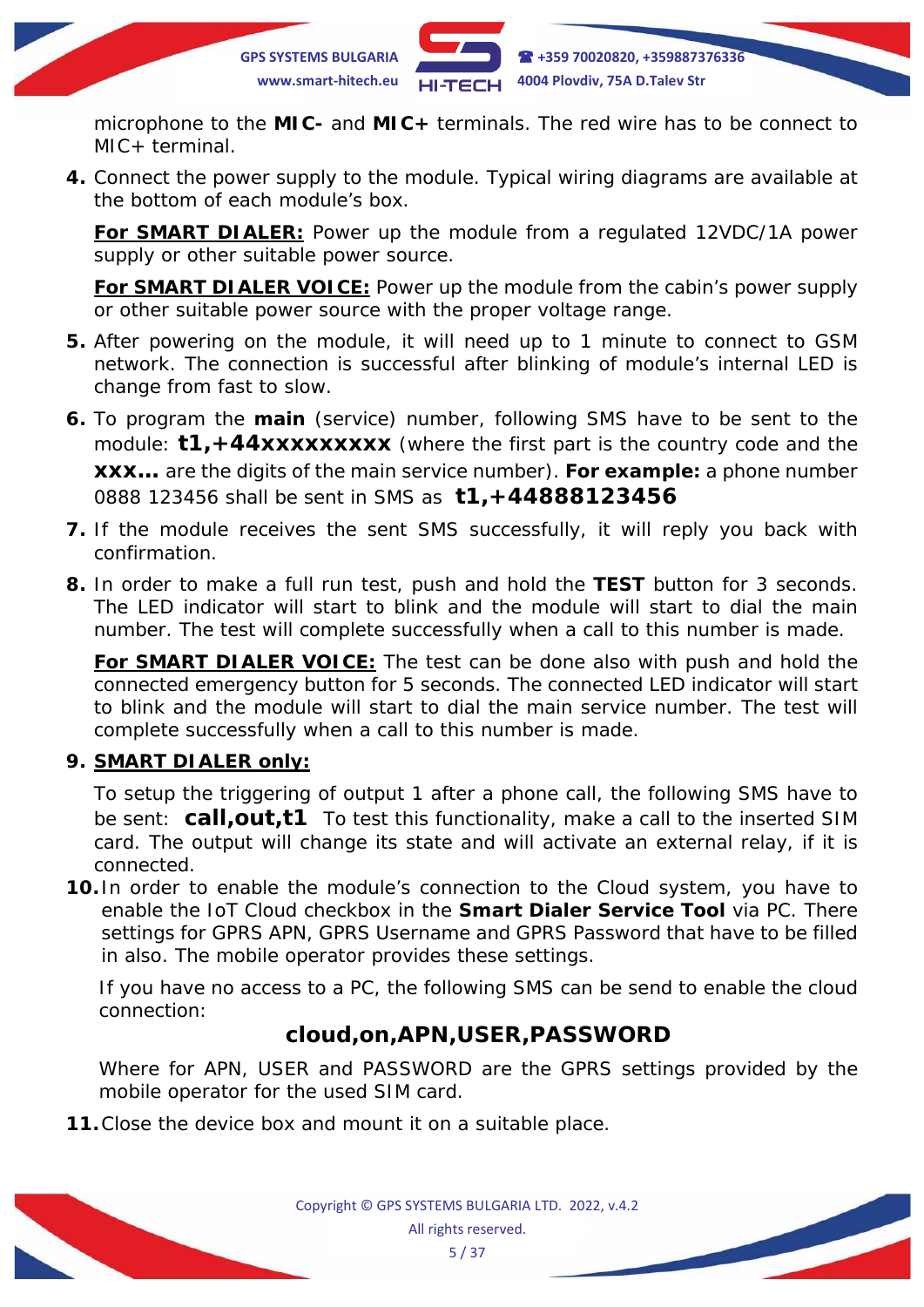

#### **IMPORTANT:**

If the SIM card inserted is not allow to send SMS, then you will not be able to *receive any replies from the module. As a backup option, the SMS delivery notification can be use. It has to be allow in the sending phone before that.*

*If the main number has not been send correctly or is not available any more, the only way to change or remove it is to reset the module to the factory settings.*



Copyright © GPS SYSTEMS BULGARIA LTD. 2022, v.4.2 All rights reserved. 6 / 37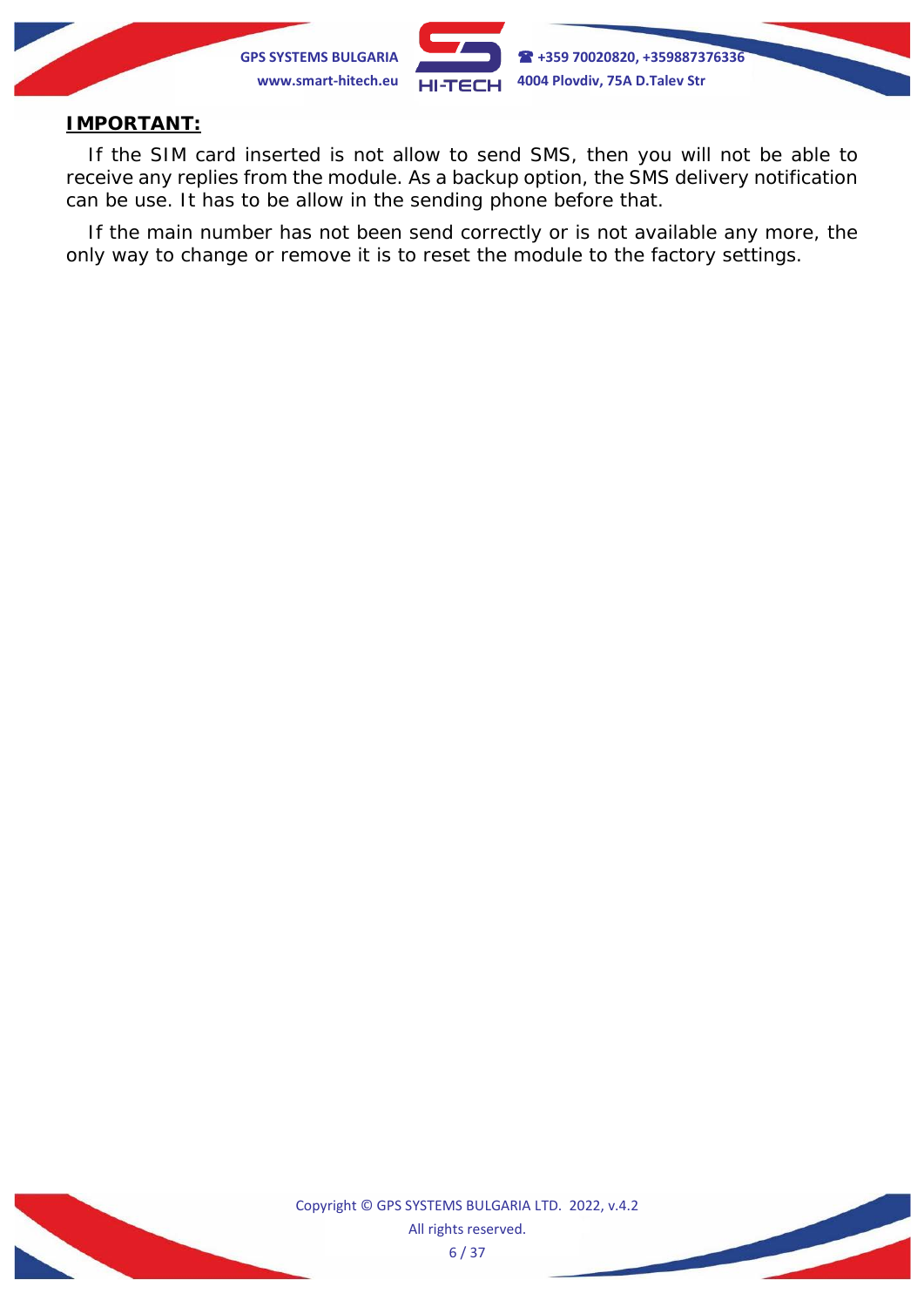

# **TYPICAL WIRING DIAGRAMS**



A suitable place for module's installation in lifts is behind the cabin's button panel with adhesive tape. The emergency push button and the LED indicator can be mount on the front panel. There must be enough free space in front of the microphone and the speaker for better acoustics.

In all installation, it is mandatory to keep all the safety precautions.

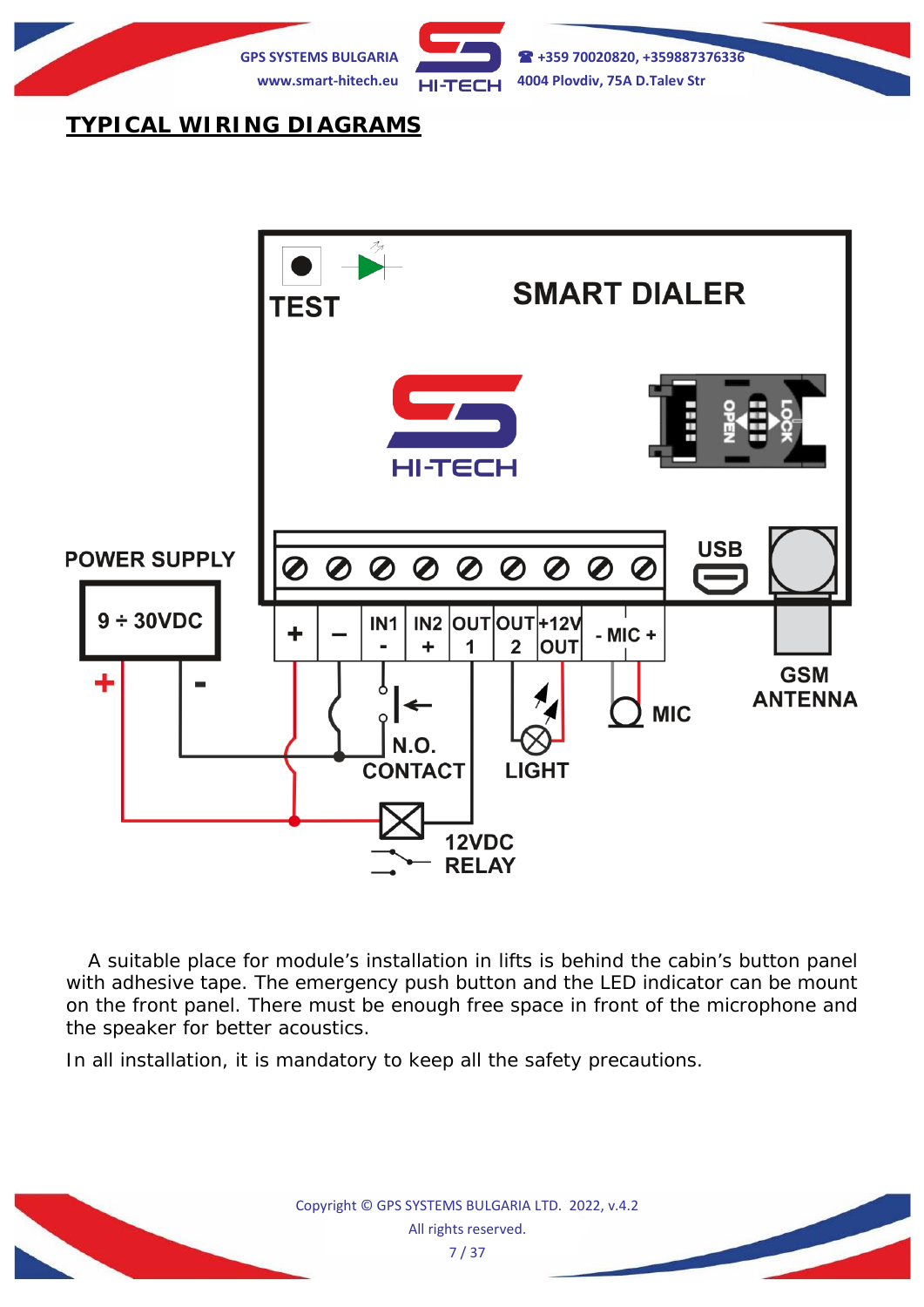

### **ADVANCED SETTINGS**

**All settings can be made with** *Smart Dialer Service Tool* **via PC and a standard micro USB cable.** *Smart Dialer Service Tool* **is a completely free software-programming tool and is available for download from our website:**

### **[www.smart-hitech.eu](http://www.smart-hitech.eu/)**

Another way to make all the settings is via smartphone application or web browser through the *Cloud* system. In order to do this, the connection to *SG Cloud* has to be establish first.

Except the upper methods, the manual setup via SMS commands to the SIM card inserted into the module is also available. Full description of all these SMS commands is describing in this document.

#### **General description**

Up to 500 phone numbers can be stored in the module. They can control its outputs remotely with voice calls to the SIM card inserted or make a two-way voice call. From these 500 phone numbers, only the first **5** (named as t1, t2, t3, t4, t5) can be dialed or notified by SMS for a predefined event. The phone number entered on the first position (**t1**), is considered as the administrative (or service) one. A setting SMS for **add**, **change** or **remove** any of the other 499 numbers can be send by him only.

With these first 5 phone numbers the module can make two way communication with voice calls and SMS. The voice calls can be with one or two way audio depending on the connected microphone and speaker. SMS notification can be done after an input or output is triggered, or regularly with current module status.

Calling any of the first 5 phone numbers can be done either by triggering one of the inputs or by pressing the built-in **TEST** button (*will call only t1*). The input triggering time can be setup, the factory settings are *1 second* for Input 1 and *3 seconds* for Input 2. Call order starts always with the first number (*t1*). If any of the calling numbers does not answer within 20 seconds, the internal algorithm will proceeds to call the next one in the list. Call redials can be set if all calls are unsuccessful, the factory settings are 2 redials. A call, less than 3 seconds will be repeated. A call more than 3 seconds will end the redial algorithm. During a call, the speaker volume and the microphone sensitivity can be adjust via DTMF codes from the caller's telephone. This is done by pressing the keypad numbers - **1** (Down) and **3** (Up) for the microphone and **7** (Down) and **9** (Up) for the speaker. Pressing the keypad number **5** during a call will activate output 1 (OUT1) for 5 seconds. Various type of devices can be control remotely if an external relay is connect to this output – water pumps and heaters, lighting, air conditioning, etc.

While the power supply of the module is designed to have a wide input range, to control external loads with conventional 12V relays, a dedicated 12VDC output is available. From this power can be supplied an external LED indicators and relays.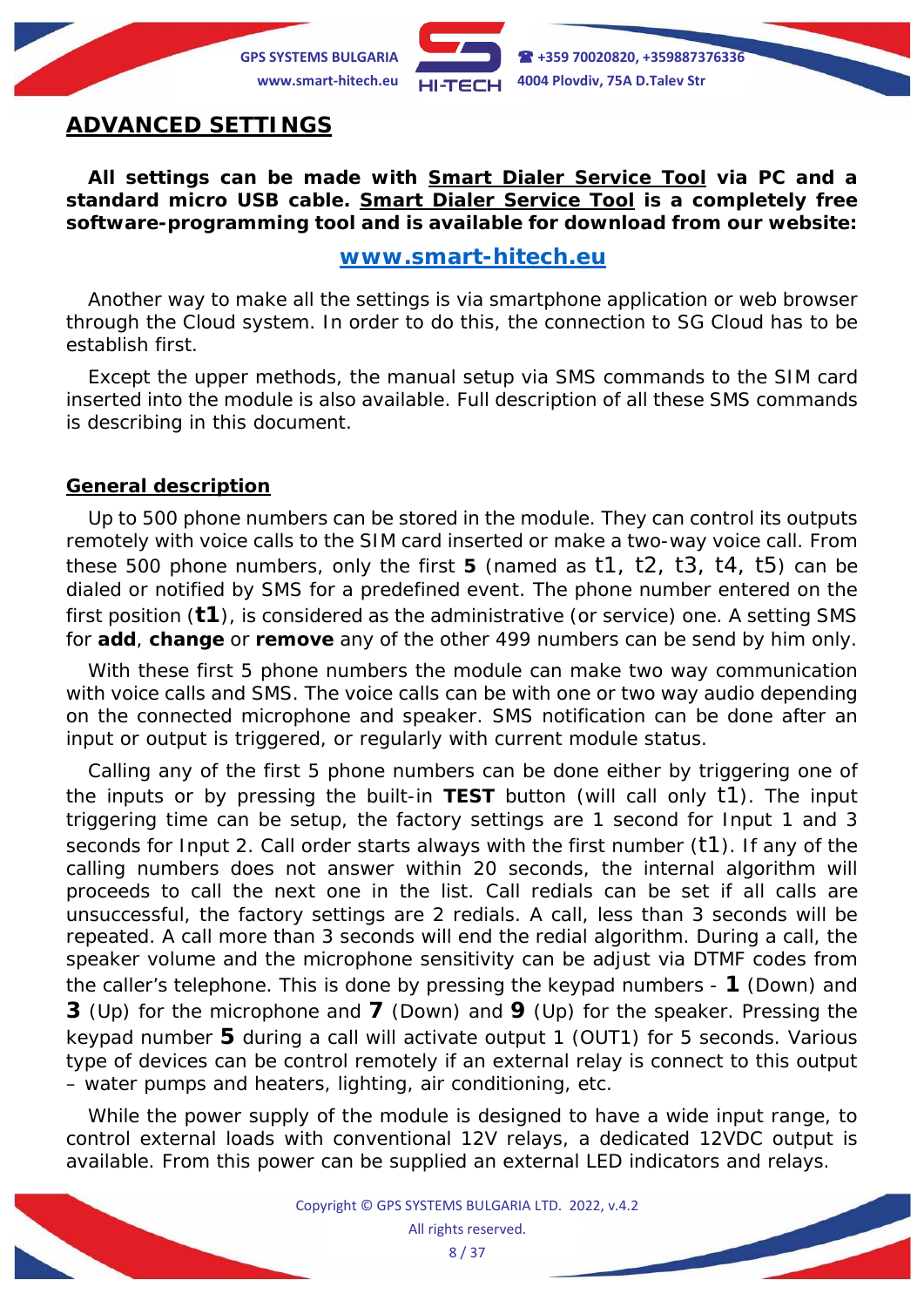

*When internal battery is available (VOICE set), this 12VDC power output will continue to work even if the main power is off. This fact must be take into account, because it will draw the battery quicker than normally.*

All outputs are open collector type and connect the loads to ground. Working mode for Output 2 can be change from a standard output to an indicator control output. Its factory set is indicator mode (LED) and is use to visualize the call status via connected LED indicator. It will light constantly when an input is trigger or the TEST button is pressed. Starting the call to a phone number from the list, will start blinking the LED and will switch to constant light again when the call is answer.



Copyright © GPS SYSTEMS BULGARIA LTD. 2022, v.4.2 All rights reserved. 9 / 37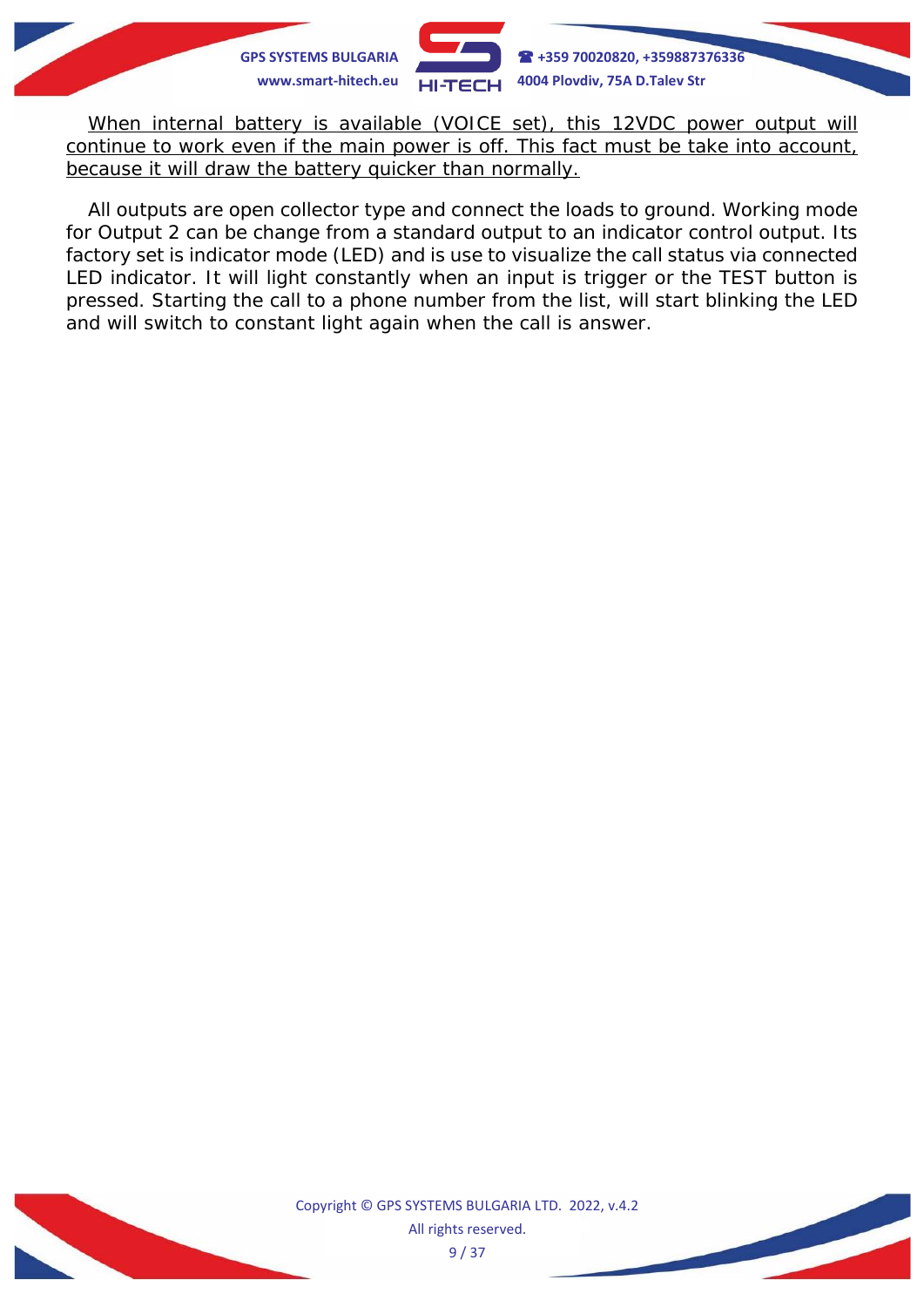

# **SMS COMMAND LIST**

- Only the main number (the administrative one **t1**) can set or change a setting via SMS.
- All SMS commands must be in English and are not case sensitive.
- The phone numbers have to be set in one of the following formats: +44... or 0044...

### **1. Phone numbers setup**

### **1.1. Main phone number setup**

To setup the main number in a factory reset module, a single SMS with the following text have to be send to the SIM card inserted: **t1, +44xxxxxxxxx** where xxxxxxxxx is the main number digits

| Command     | $\pm 1$ , $+44$ xxxxxxxxx            |
|-------------|--------------------------------------|
| Example     | t1,+44123456789                      |
| Answer      | Dialer 1. t1 is set successfully.    |
| Description | Set or change the main phone number. |

In order to change already set **t1** number, an SMS command with the new phone number have to be send. This SMS have to be send from the old (already set) number.

If the main phone number has not been send correctly or is not available any more, the only way to change or remove it is to reset the module to the factory settings.

### **1.2. Additional phone numbers setup**

Only the main number can add or change the additional phone numbers. The setup SMS commands are:

| Command     | $t2, +44xxxxxxxx$<br>$t3, +44xxxxxxxxx$<br>$t4, +44xxxxxxxxx$<br>$t5, +44xxxxxxxxx$ |  |
|-------------|-------------------------------------------------------------------------------------|--|
| Example     | $t2, +44123123123$                                                                  |  |
| Answer      | Dialer 1. t2 is set successfully.                                                   |  |
| Description | Set or change the specified additional phone number                                 |  |

To confirm the successful operation, the module will return an SMS to the specified additional number.

To change an additional phone number, the same SMS command with the new number have to be send. All settings from the old number will transfer to the new one.

The rest of the phone numbers (from t6 to t500) can be set with or without specifying the number position.

> Copyright © GPS SYSTEMS BULGARIA LTD. 2022, v.4.2 All rights reserved. 10 / 37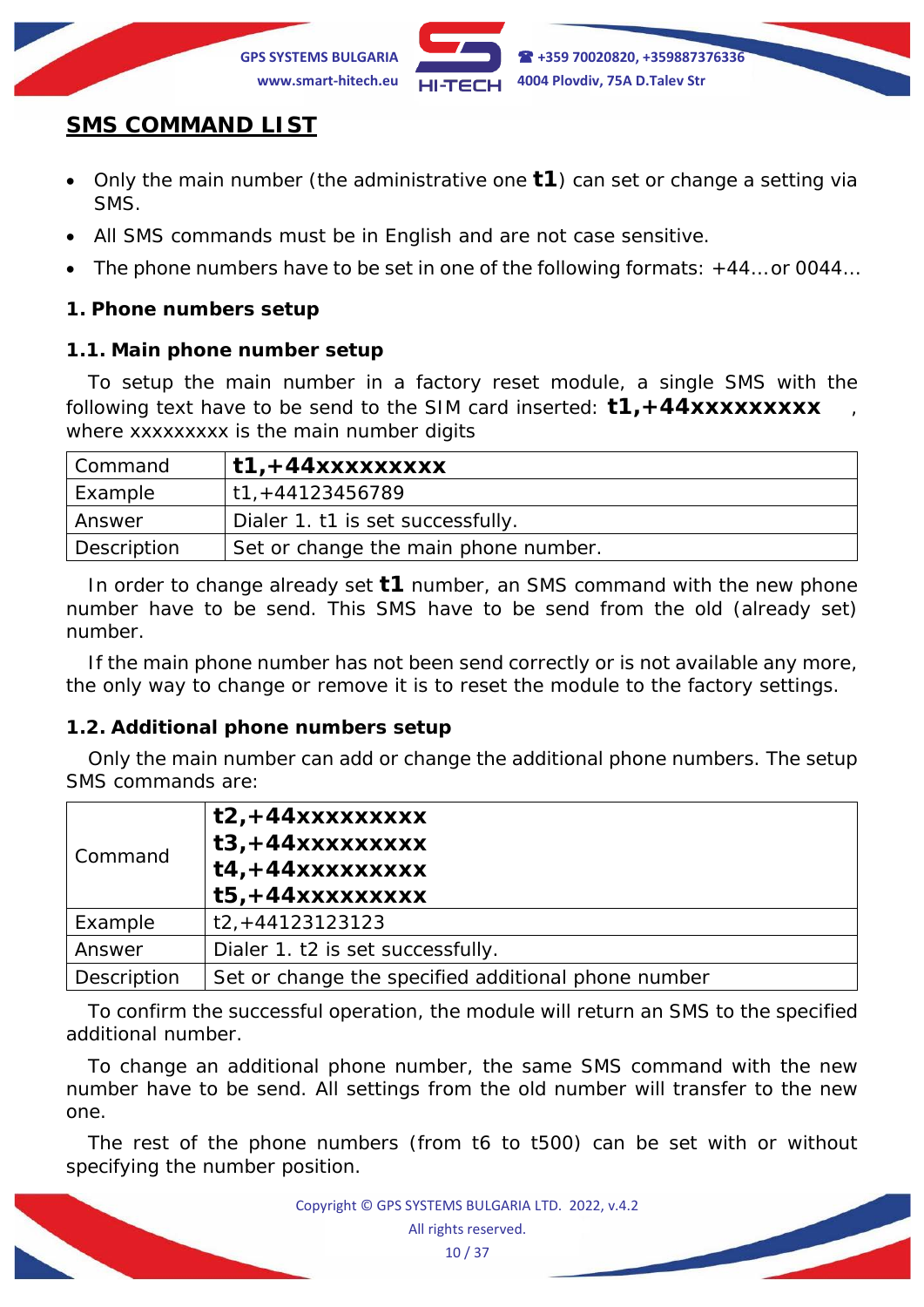

To set a phone number with specifying the position is as described so far.

| Command | t300,+44xxxxxxxxx                   |
|---------|-------------------------------------|
| Example | t300, +44123123123                  |
| Answer  | Dialer 1. t300 is set successfully. |

To set a phone number without specifying its position – the module will save it at the first available position. If there is no empty place, an error message will be send.

| l Command | $t + 44x$ xxxxxxxxx                                                  |  |
|-----------|----------------------------------------------------------------------|--|
| Example   | t, +44123123123                                                      |  |
| Answer    | Dialer 1. t10 is set successfully. $-$ The phone number was saved on |  |
|           | the first available position, which in this case is t10.             |  |

*REMINDER: All additional phone numbers from t6 to t500 cannot be dial from the module and will not receive SMS notification for any change in inputs and outputs.*

### **1.3. Removing additional number**

| Command     | t2,del<br>t3,del<br>t4,del<br>t5,del<br>t100,del        |  |
|-------------|---------------------------------------------------------|--|
| Answer      | Dialer 1. The command executed successfully.            |  |
| Description | Remove the specified additional number from the memory. |  |

*Removing a phone number will remove all its settings also.* If we want to set a phone number to this position again, all connected parameters have to be set also.

### **1.4. Requesting numbers from t1 to t5**

| Command $ t$ ? |                                                                |  |
|----------------|----------------------------------------------------------------|--|
|                | Requests all phone numbers from t1 to t5. Unused positions are |  |
|                | Description display with blank fields.                         |  |
| Answer         | Dialer 1. t1 = $+44123456789$ , t2 = $+44123456789$ ,          |  |
|                | $1 t3 = +44123456789$ , $t4 =$ , $t5 =$                        |  |

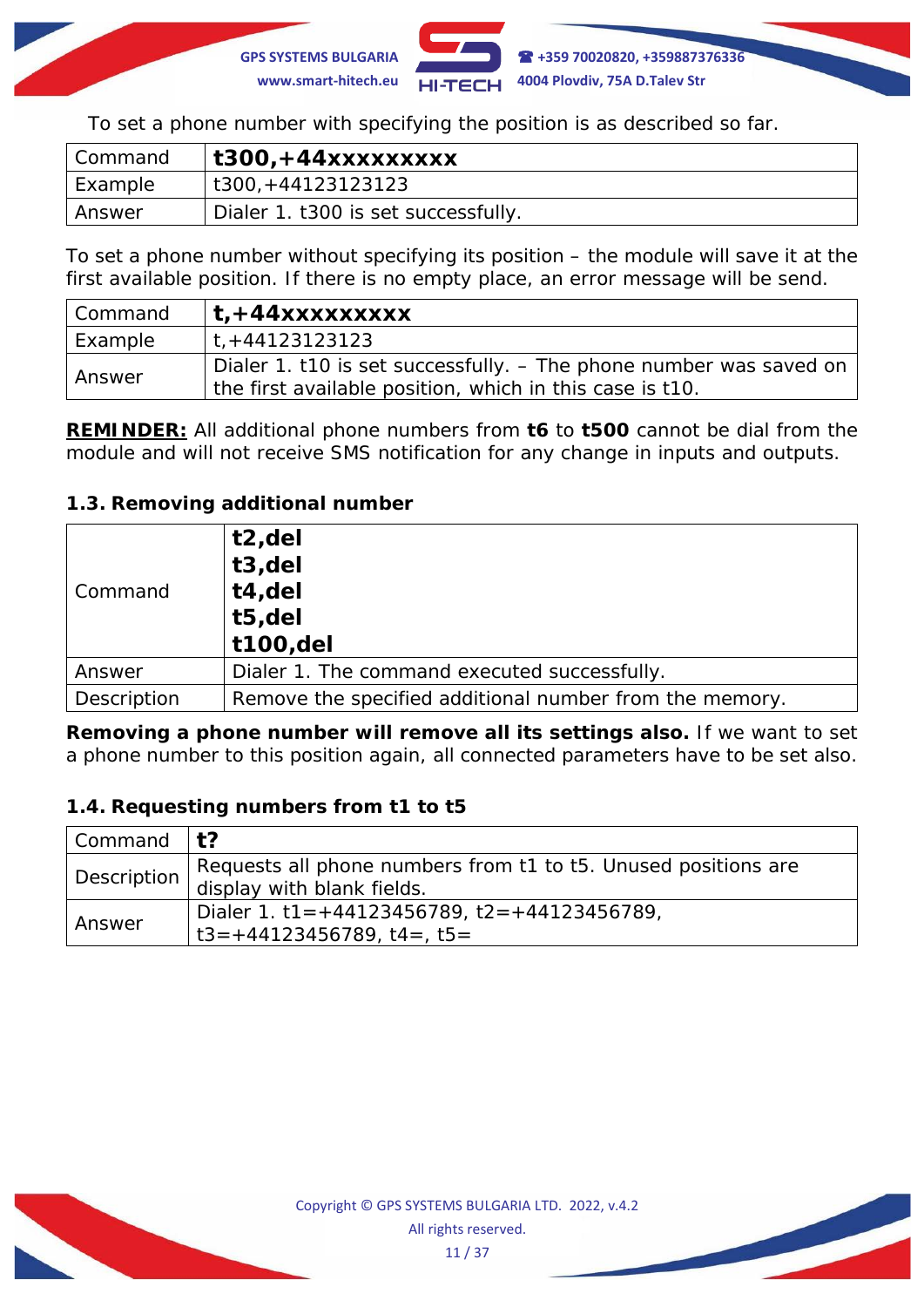

### **1.5. Requesting numbers from t6 to t500**

| Command $\mathbf{t}$ ?, x |                                                                        |  |
|---------------------------|------------------------------------------------------------------------|--|
| Description               | Requests the phone number at position $x$ , where $x$ is a number from |  |
|                           | 6 to 500.                                                              |  |
| Example                   | t?,500                                                                 |  |
| Answer                    | Dialer 1. $t500 = +44123456789$                                        |  |

### **2. Incoming call scenarios**

How the module response to an incoming call from an authorized number can be set up. *The factory settings are answering to calls from the first 5 numbers and triggering OUT1 if the calls are from the rest 495 numbers.* Other possible options are rejecting the call, triggering one of the outputs or both.

*Output 2 will work only if it is set as general output – Trigger and Pulse modes***.**

### **2.1. Incoming call scenarios for numbers t1 to t5**

| Command     | call, voice, $t1$ , $t2$ , $t3$ , $t4$ , $t5$                      |  |
|-------------|--------------------------------------------------------------------|--|
| Description | Sets the module to answer a call from the specified numbers.       |  |
|             | This is the default setting after factory reset.                   |  |
| Example     | call, voice, t1, t2<br>Will answer to calls from t1 and t2.        |  |
| Command     | call, voice?                                                       |  |
| Description | Requests the settings entered with call, voice, t1, t2, t3, t4, t5 |  |
| Example     | call, voice?                                                       |  |
|             | Will return an SMS with Dialer1. call, voice, t1, t2,              |  |

| Command     | call, out 1, t1, t2, t3, t4, t5                                                         |  |
|-------------|-----------------------------------------------------------------------------------------|--|
| Description | Sets output 1 to activate after a call from the specified numbers.                      |  |
| Example     | call, out $1, t1, t2, t3$<br>Will activate the output 1 after a call from t1, t2 or t3. |  |
|             |                                                                                         |  |
| Command     | call, out 1?                                                                            |  |
| Description | Requests the settings entered with call, out 1, t1, t2, t3, t4, t5                      |  |

| Command     | $\vert$ call, voice + out 1, t 1, t 2, t 3, t 4, t 5               |  |
|-------------|--------------------------------------------------------------------|--|
| Description | Sets the module to answer a call from the specified numbers and to |  |
|             | activate output 1.                                                 |  |
| Example     | call, voice + out 1, t1                                            |  |
|             | Will answer to call from t1 and will activate output 1.            |  |

Copyright © GPS SYSTEMS BULGARIA LTD. 2022, v.4.2

All rights reserved.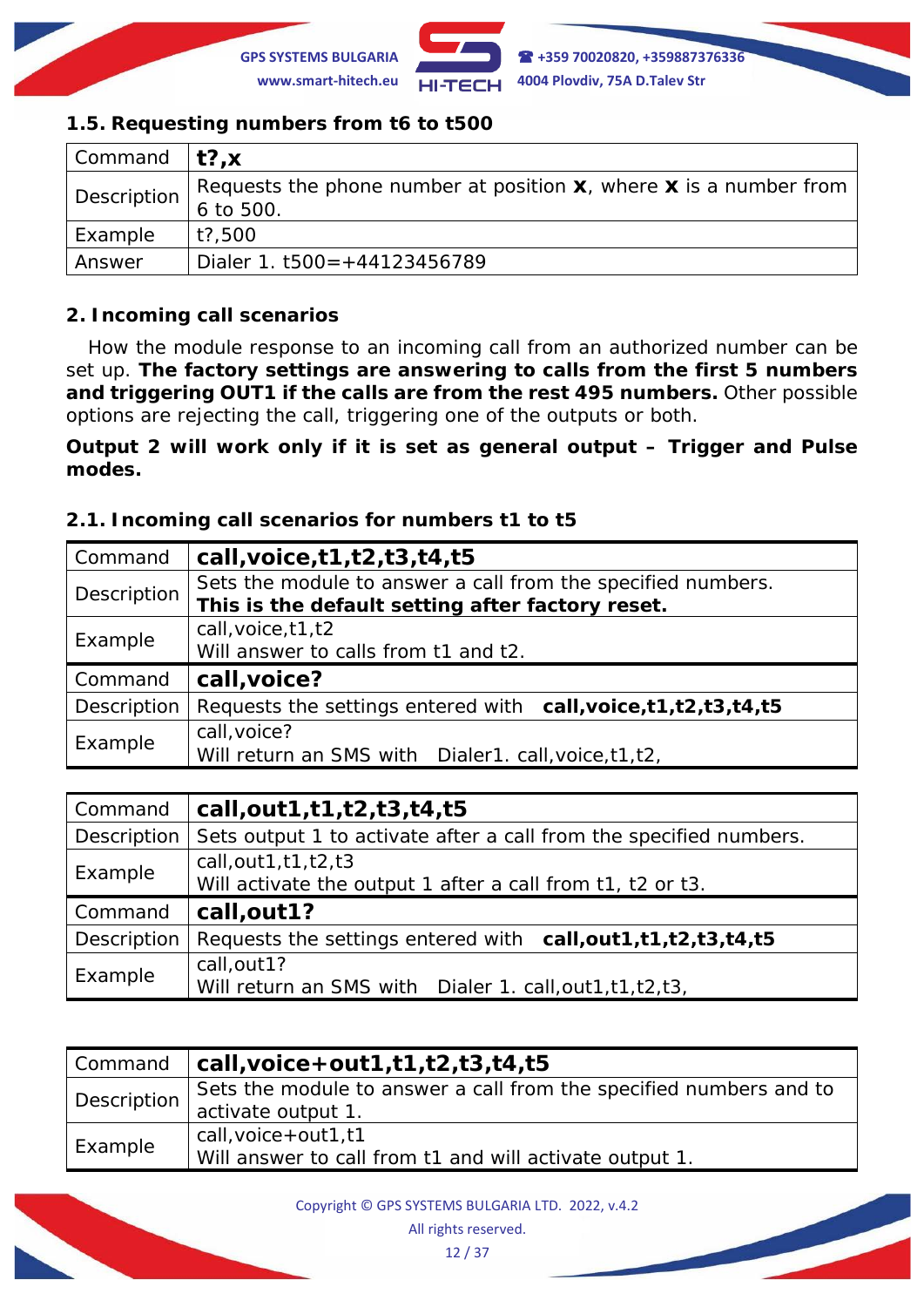

**GPS SYSTEMS BULGARIA +359 70020820, +359887376336**

|         | Command $ call, voice + out1?$                                                     |  |
|---------|------------------------------------------------------------------------------------|--|
|         | Description   Requests the settings entered with call, voice+out1,t1,t2,t3,t4,t5   |  |
| Example | call, voice + out 1?<br>Will return an SMS with Dialer 1. call, voice + out 1, t1, |  |

| Command     | call, out 2, t1, t2, t3, t4, t5                                                                 |  |
|-------------|-------------------------------------------------------------------------------------------------|--|
| Description | Sets output 2 to activate after a call from the specified numbers.                              |  |
| Example     | call, $out2$ , $t1$ , $t2$ , $t3$<br>Will activate the output 2 after a call from t1, t2 or t3. |  |
| Command     | call, out 2?                                                                                    |  |
| Description | Requests the settings entered with call, out 2, t1, t2, t3, t4, t5                              |  |
| Example     | call, out 2?<br>Will return an SMS with Dialer 1. call, out 2, t1, t2, t3,                      |  |

| Command     | call, voice + out $2$ , t $1$ , t $2$ , t $3$ , t $4$ , t $5$                            |
|-------------|------------------------------------------------------------------------------------------|
| Description | Sets the module to answer a call from the specified numbers and to<br>activate output 2. |
| Example     | call, $voice + out2, t1$<br>Will answer to call from t1 and will activate output 2.      |
| Command     | call, voice + out 2?                                                                     |
| Description | Requests the settings entered with call, voice + out 2, t1, t2, t3, t4, t5               |
| Example     | $call, voice + out2?$<br>Will return an SMS with Dialer 1. call, voice + out 2, t1,      |

| Command     | call, outs, t1, t2, t3, t4, t5                                                              |
|-------------|---------------------------------------------------------------------------------------------|
| Description | Sets both outputs to activate after a call from the specified numbers.                      |
| Example     | call, outs, $t1, t2, t3$<br>Will activate the both outputs after a call from t1, t2 and t3. |
| Command     | call, outs?                                                                                 |
| Description | Requests the settings entered with call, outs, t1, t2, t3, t4, t5                           |
| Example     | call, outs?<br>Will return an SMS with Dialer 1. call, outs, t1,                            |

| Command     | call, voice + outs, $t1$ , $t2$ , $t3$ , $t4$ , $t5$                      |
|-------------|---------------------------------------------------------------------------|
| Description | Sets the module to answer a call from the specified numbers and to        |
|             | activate both outputs.                                                    |
| Example     | call, $voice + outs, t1$                                                  |
|             | Will answer to a call from t1 and will activate both outputs.             |
| Command     | call, voice + outs?                                                       |
| Description | Requests the settings entered with call, voice + outs, t1, t2, t3, t4, t5 |
| Example     | call, voice + outs?                                                       |
|             | Will return an SMS with Dialer 1. call, voice + outs, t1,                 |

Copyright © GPS SYSTEMS BULGARIA LTD. 2022, v.4.2

All rights reserved.

13 / 37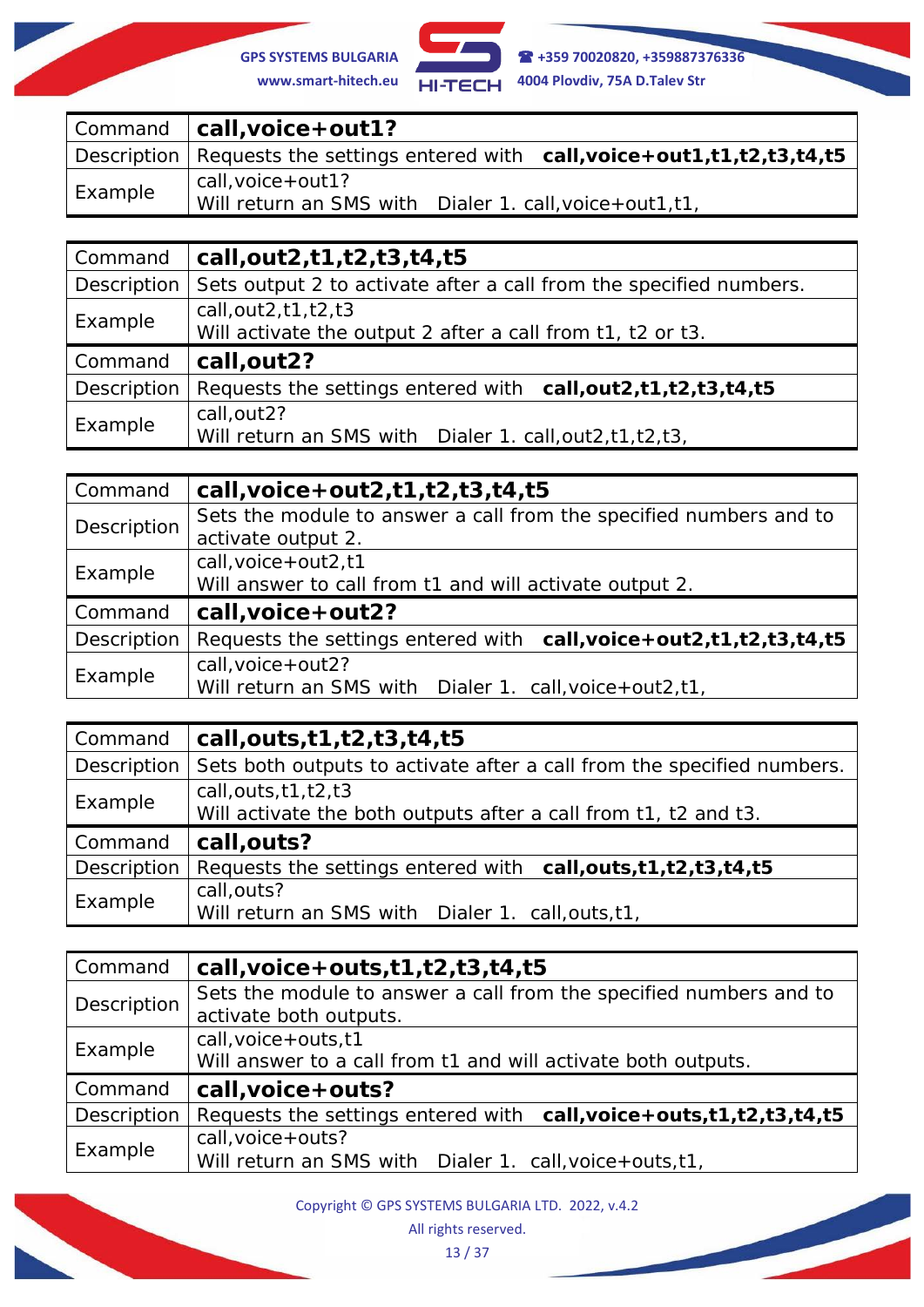

### *Each new command for a specified phone number will override its current settings.*

**Example**: If the following sequence of commands has been executed:

*call,voice,t1,t2 call,voice+out1,t1,t2 call,voice+out2,t1,t2 call,outs,t1,t2*

Then the settings from the last one will be valid for t1 and t2.

### **2.2. Incoming call scenarios for numbers t6 to t500**

It is done the same way as for numbers from t1 to t5. The only limit is that one SMS can assign up to 5 numbers at once.

|  | call, voice, t100, t223, t403, t414, t500                      |
|--|----------------------------------------------------------------|
|  | call, out 1, t100, t223, t403, t414, t500                      |
|  | call,out2,t100,t223,t403,t414,t500                             |
|  | $\mid$ Command $\mid$ call, outs, t100, t223, t403, t414, t500 |
|  | call, voice + out 1, t100, t223, t403, t414, t500              |
|  | call, voice + out 2, t100, t223, t403, t414, t500              |
|  | call, voice + outs, t100, t223, t403, t414, t500               |

### **2.3. Request settings for incoming calls for numbers t6 to t500**

Unlike the setup command, where up to 5 numbers can be set, the request command can ask for the settings of **only** one number.

| $\mid$ Command $\mid$ <b>call,t?, x</b> |                                                                                                                                                                                |
|-----------------------------------------|--------------------------------------------------------------------------------------------------------------------------------------------------------------------------------|
|                                         | Description   Requests the settings for incoming call from number with position $X$ .                                                                                          |
| Example                                 | call, t?, 200<br>Can return an SMS with Dialer1. call, outs, t200<br>It means for incoming call from the number at position 200, the<br>module will activate its both outputs. |

**The factory settings for all these numbers are to activate OUT1 after incoming call.**

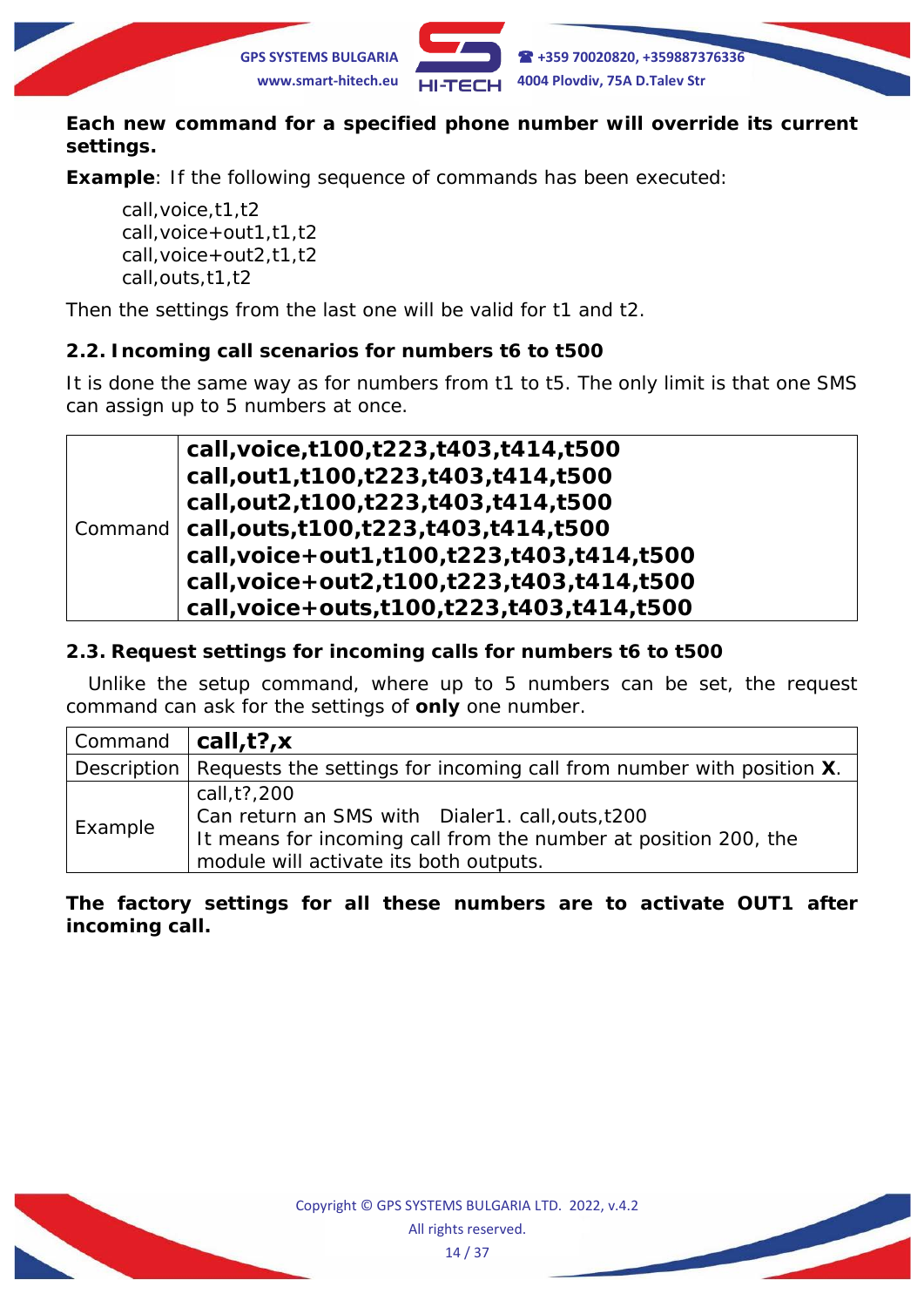

#### **3. Output settings and control**

Both outputs **OUT1** and **OUT2** can be trigger via voice call or SMS. In order to do it the corresponding permissions to the calling numbers have to be set.

Two main work modes can be set for the outputs: **Trigger** and **Pulse**. In **Trigger** mode, each call or SMS from authorized number will change (or invert) the output state. In **Pulse** mode, every call or SMS will activate (turn on) the output for a predefined period. After this period expires, the output will restore (turn off) automatically.

**Trigger mode example**: The output's current state is turned off. After a voice call from authorized number, the output will activate and will not change until the next time, when a new voice call will turn it off again.

**Pulse mode example**: The output's current state is turned off. After a voice call from authorized number, the output will activate for 5 seconds. After these 5 seconds, it will turn off. A new voice call will repeat the sequence.

For the second output can be setup additional working mode – driving an external LED indicator. This mode is its default factory set and is use to visualize the call status via a connected LED indicator. Starting a call to a phone number will start blinking the LED. When the call is answer, the LED light will change to constant light.

| Command     | out1, trigger                                                      |
|-------------|--------------------------------------------------------------------|
| Description | Sets the trigger mode for OUT1 when dialed.                        |
|             | This is the default setting after factory reset.                   |
| Command     | out1, pulse, XX                                                    |
|             | Sets the pulse mode for OUT1 when dialed with ON period XX         |
| Description | seconds. Period can be change from $1 \div 60$ seconds.            |
|             | The default pulse period for OUT1 is 1 second.                     |
| Example     | out1, pulse, 10                                                    |
|             | Will activate the output for 10 seconds and then will turn it off. |
| Command     | out1?                                                              |
| Description | Requests the settings entered with                                 |
|             | out1, trigger and out1, pulse, XX                                  |
| Example     | out1?                                                              |
|             | Will return an SMS with                                            |
|             | Dialer 1. out1, trigger and Dialer 1. out1, pulse, 10sec           |

#### **3.1. Voice call triggering**

| Command     | out2, trigger                                                                                                         |
|-------------|-----------------------------------------------------------------------------------------------------------------------|
| Description | Sets the trigger mode for OUT2 when dialed.                                                                           |
|             | This is the default setting after factory reset.                                                                      |
| Command     | out2, pulse, XX                                                                                                       |
| Description | Sets the pulse mode for OUT2 when dialed with ON period XX<br>seconds. Period can be change from $1 \div 60$ seconds. |
|             | The default pulse period for OUT2 is 3 seconds.                                                                       |

Copyright © GPS SYSTEMS BULGARIA LTD. 2022, v.4.2

All rights reserved.

15 / 37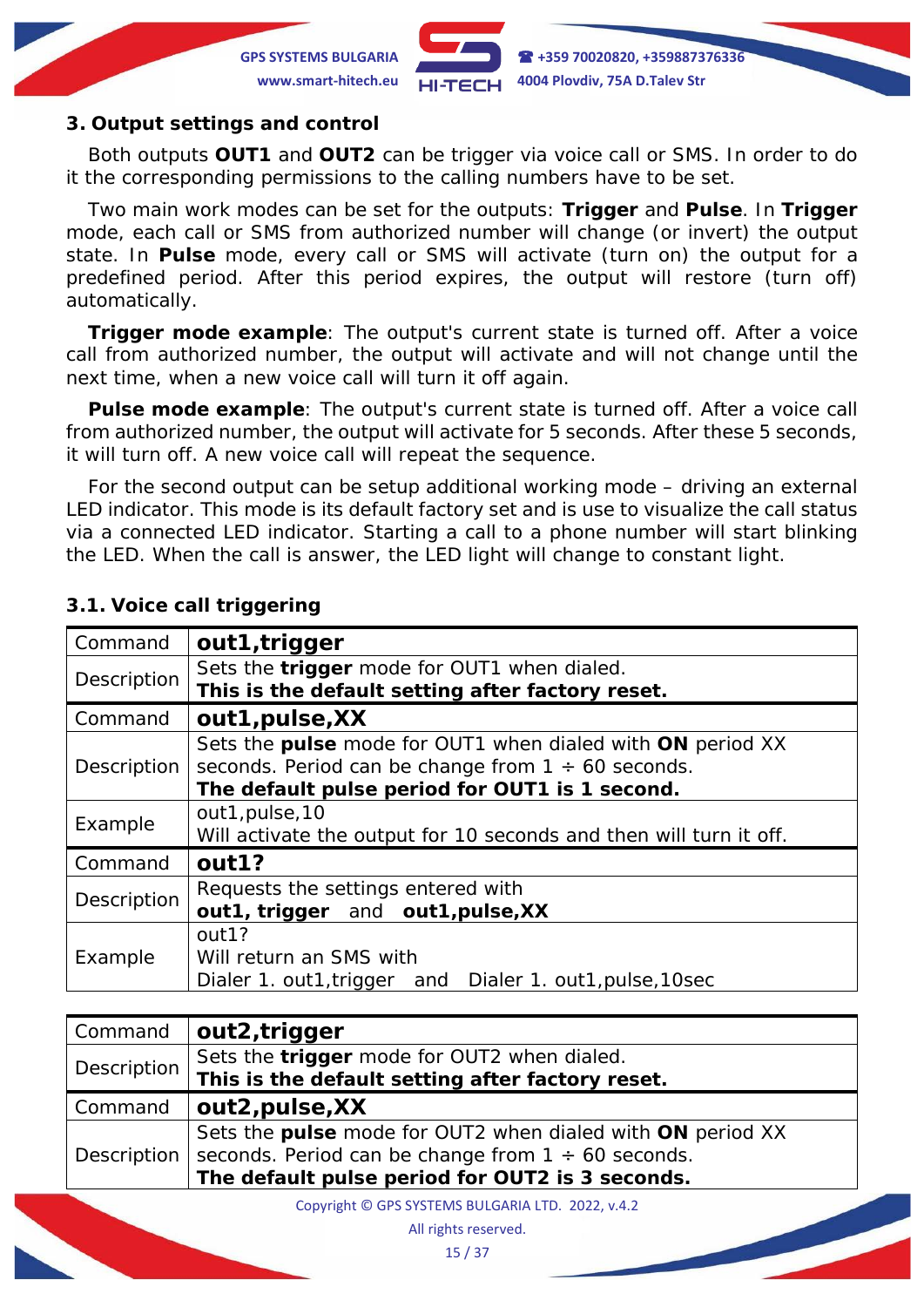

**GPS SYSTEMS BULGARIA +359 70020820, +359887376336**

| Example     | out2, pulse, 10<br>Will activate the output for 10 seconds and then will turn it off.                    |
|-------------|----------------------------------------------------------------------------------------------------------|
| Command     | out <sub>2?</sub>                                                                                        |
| Description | Requests the settings entered with<br>out2, trigger and out2, pulse, XX                                  |
| Example     | out <sub>2?</sub><br>Will return an SMS with<br>Dialer 1. out2, trigger and Dialer 1. out2, pulse, 10sec |

*REMINDER 1: In order to execute the settings for output 2, it has to be set as general-purpose output.*

*REMINDER 2: If the output has been activated when receiving a new SMS with setup command (out, trigger or out, pulse, XX), it will turn it off until the next trigger event.*

## **3.2. SMS triggering**

The following commands are used to control the outputs via SMS:

| Command | setout1,on                                                                           |
|---------|--------------------------------------------------------------------------------------|
|         | Description   Turns on output OUT1.                                                  |
| Command | setout1, off                                                                         |
|         | Description   Turns off output OUT1.                                                 |
| Command | setout1, pulse, XX                                                                   |
|         | Description   Turns on output OUT1 for XX seconds.                                   |
| Example | setout1, pulse, 5<br>Will activate output 1 for 5 seconds and then will turn it off. |

| Command     | setout2,on                                                                           |
|-------------|--------------------------------------------------------------------------------------|
|             | Description   Turns on output OUT2.                                                  |
| Command     | setout2, off                                                                         |
|             | Description   Turns off output OUT2.                                                 |
| Command     | setout2, pulse, XX                                                                   |
| Description | Turns on output OUT2 for XX seconds.                                                 |
| Example     | setout2, pulse, 5<br>Will activate output 2 for 5 seconds and then will turn it off. |

*REMINDER: In order to trigger output 2, it has to be set as general-purpose output.*

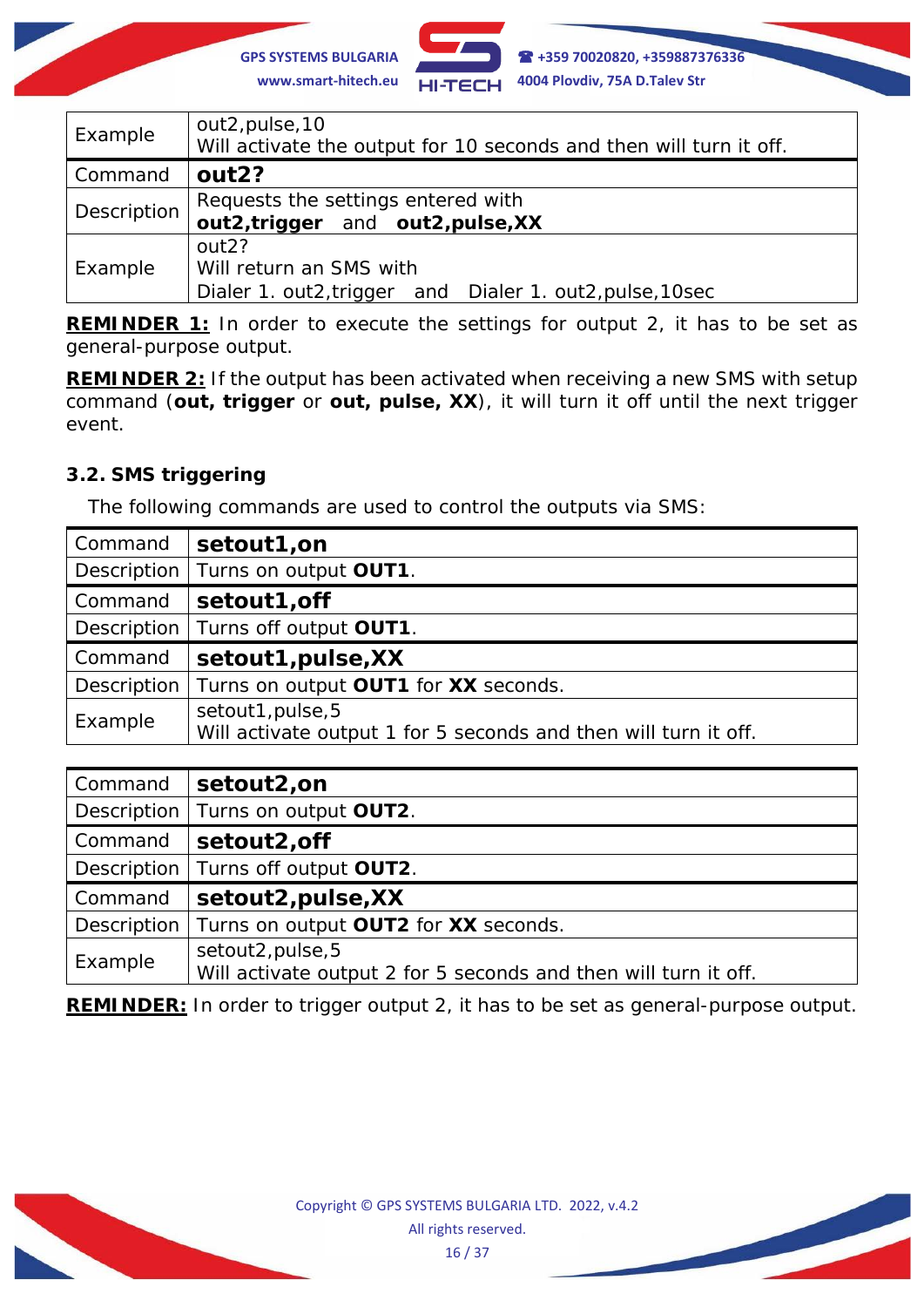

### **3.3. SMS notification after output activation**

The module can be set to send SMS notifications to the 5 main numbers when an output is set.

| Command     | sms, out 1, t 1, t 2, t 3, t 4, t 5                                                          |
|-------------|----------------------------------------------------------------------------------------------|
| Description | Sets the module to send SMS to the specified numbers when OUT1 is<br>set.                    |
| Example     | $sms$ , out 1, t 1, t 2, t 3<br>The module will send SMS to t1, t2 and t3 after OUT1 is set. |
| Command     | sms, out 1?                                                                                  |
| Description | Requests the settings entered with sms, out 1, t1, t2, t3, t4, t5                            |
| Example     | sms, out 1 on?<br>Will return an SMS with Dialer 1. sms, out 1 on, t1, t2, t3,               |

| Command     | sms, out 2, t 1, t 2, t 3, t 4, t 5                               |
|-------------|-------------------------------------------------------------------|
| Description | Sets the module to send SMS to the specified numbers when OUT2 is |
|             | set.                                                              |
| Example     | sms, out2, t1, t2, t3                                             |
|             | The module will send SMS to t1, t2 and t3 after OUT2 is set.      |
| Command     | sms, out 2?                                                       |
| Description | Requests the settings entered with sms, out 2, t1, t2, t3, t4, t5 |
| Example     | sms, out 2?                                                       |
|             | Will return an SMS with Dialer 1. sms, out 2, t1, t2, t3,         |

### **3.4. SMS notification after output is restore (OFF)**

This option is disable by default. Can be set with:

| Command     | sms, out 1 restore, on                                                                                                                                                   |
|-------------|--------------------------------------------------------------------------------------------------------------------------------------------------------------------------|
| Description | Sets the module to send SMS after OUT1 is restore (is off). The SMS<br>message will be send only to the numbers that have been register<br>for output set notifications. |
| Example     | sms, out 1 restore, on – the module will send SMS to the specified<br>numbers after OUT1 is off.                                                                         |
| Command     | sms, out 1 restore, off                                                                                                                                                  |
| Description | Disables SMS send after OUT1 is off.<br>This is the default setting after factory reset.                                                                                 |
| Example     | sms, out 1 restore, off – the module will not send SMS after OUT1 is<br>restored.                                                                                        |
| Command     | sms, out 1 restore?                                                                                                                                                      |
| Description | Requests the settings entered with sms, out 1 restore                                                                                                                    |
| Example     | sms, in 1 restore?<br>Will return an SMS with: Dialer 1. sms, out 1 restore, off                                                                                         |

Copyright © GPS SYSTEMS BULGARIA LTD. 2022, v.4.2 All rights reserved. 17 / 37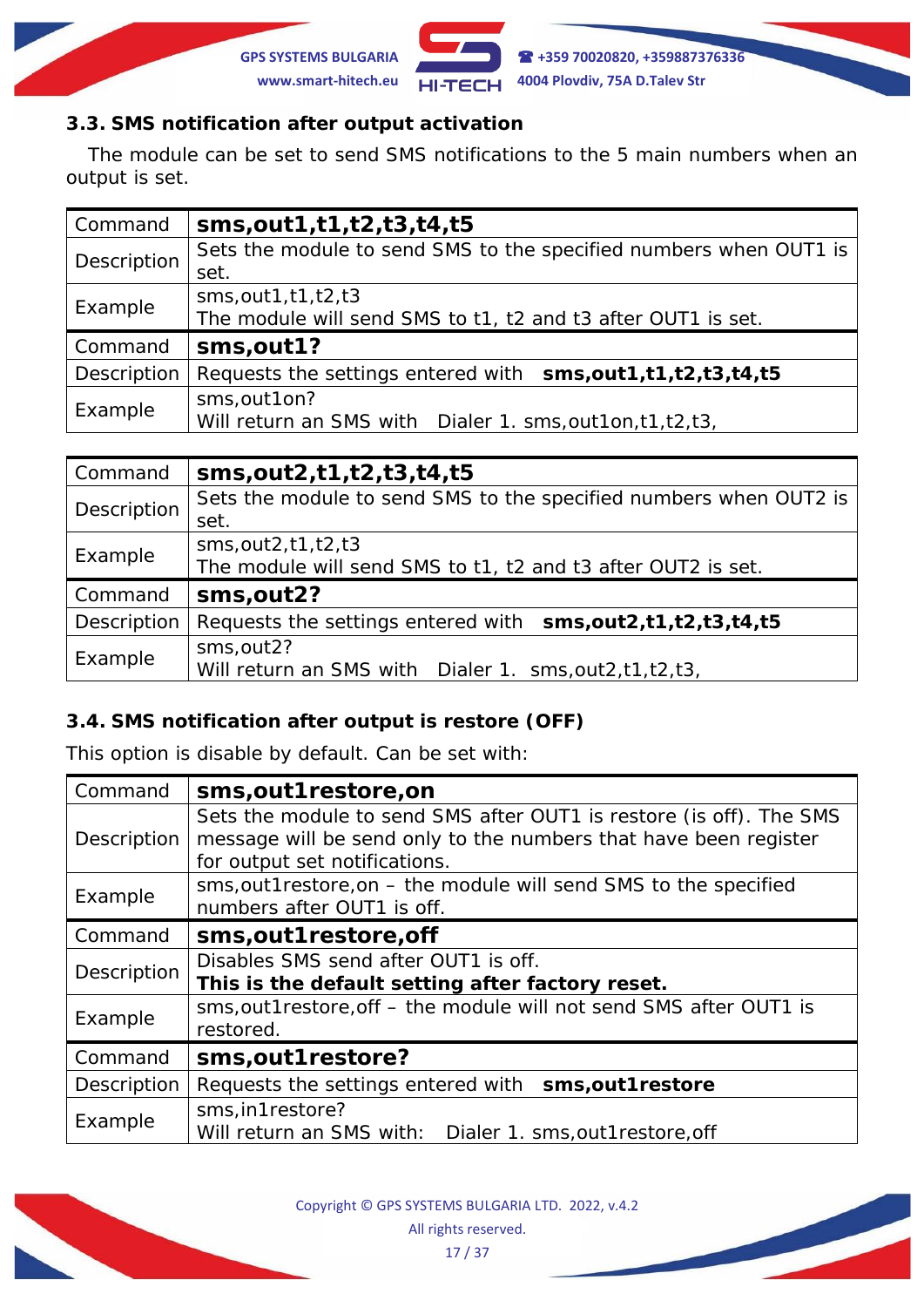

**GPS SYSTEMS BULGARIA +359 70020820, +359887376336 www.smart-hitech.eu 4004 Plovdiv, 75A D.Talev Str**

| Command     | sms, out 2 restore, on                                                                                                                                                   |
|-------------|--------------------------------------------------------------------------------------------------------------------------------------------------------------------------|
| Description | Sets the module to send SMS after OUT2 is restore (is off). The SMS<br>message will be send only to the numbers that have been register<br>for output set notifications. |
| Example     | sms, out 2 restore, on – the module will send SMS to the specified<br>numbers after OUT2 is off.                                                                         |
| Command     | sms, out 2 restore, off                                                                                                                                                  |
| Description | Disables SMS send after OUT is off.<br>This is the default setting after factory reset.                                                                                  |
| Example     | sms, out 2 restore, off – the module will not send SMS after OUT2 is<br>restored.                                                                                        |
| Command     | sms, out 2 restore?                                                                                                                                                      |
| Description | Requests the settings entered with sms, out2restore                                                                                                                      |
| Example     | sms, in2restore?<br>Will return an SMS with: Dialer 1. sms, out 2 restore, off                                                                                           |

# **3.5. Changing the output's name in the SMS body**

| Command     | out1text, xxx                                                                                                     |
|-------------|-------------------------------------------------------------------------------------------------------------------|
| Description | Replace the name for OUT1 in the SMS body. Max length - 20<br>symbols.                                            |
|             | The default name after factory reset is OUT1.                                                                     |
| Example     | out1text, Water pump<br>In all SMSs containing OUT1 will be replaced with Water pump:<br>Dialer 1. Water pump: ON |
| Command     | out1text?                                                                                                         |
| Description | Requests the settings entered with out1text, xxx                                                                  |
| Example     | out1text? - Will return an SMS with:<br>Dialer 1. OUT1: Water pump                                                |

| Command     | out2text, xxx                                                                                               |
|-------------|-------------------------------------------------------------------------------------------------------------|
| Description | Replace the name for OUT1 in the SMS body. Max length - 20<br>symbols.                                      |
|             | The default name after factory reset is OUT2.                                                               |
| Example     | out2text, Lighting<br>In all SMSs containing OUT1 will be replaced with Lighting:<br>Dialer 1. Lighting: ON |
| Command     | out2text?                                                                                                   |
| Description | Requests the settings entered with out2text, xxx                                                            |
| Example     | out1text? - Will return an SMS with:<br>Dialer 1. OUT2: Lighting                                            |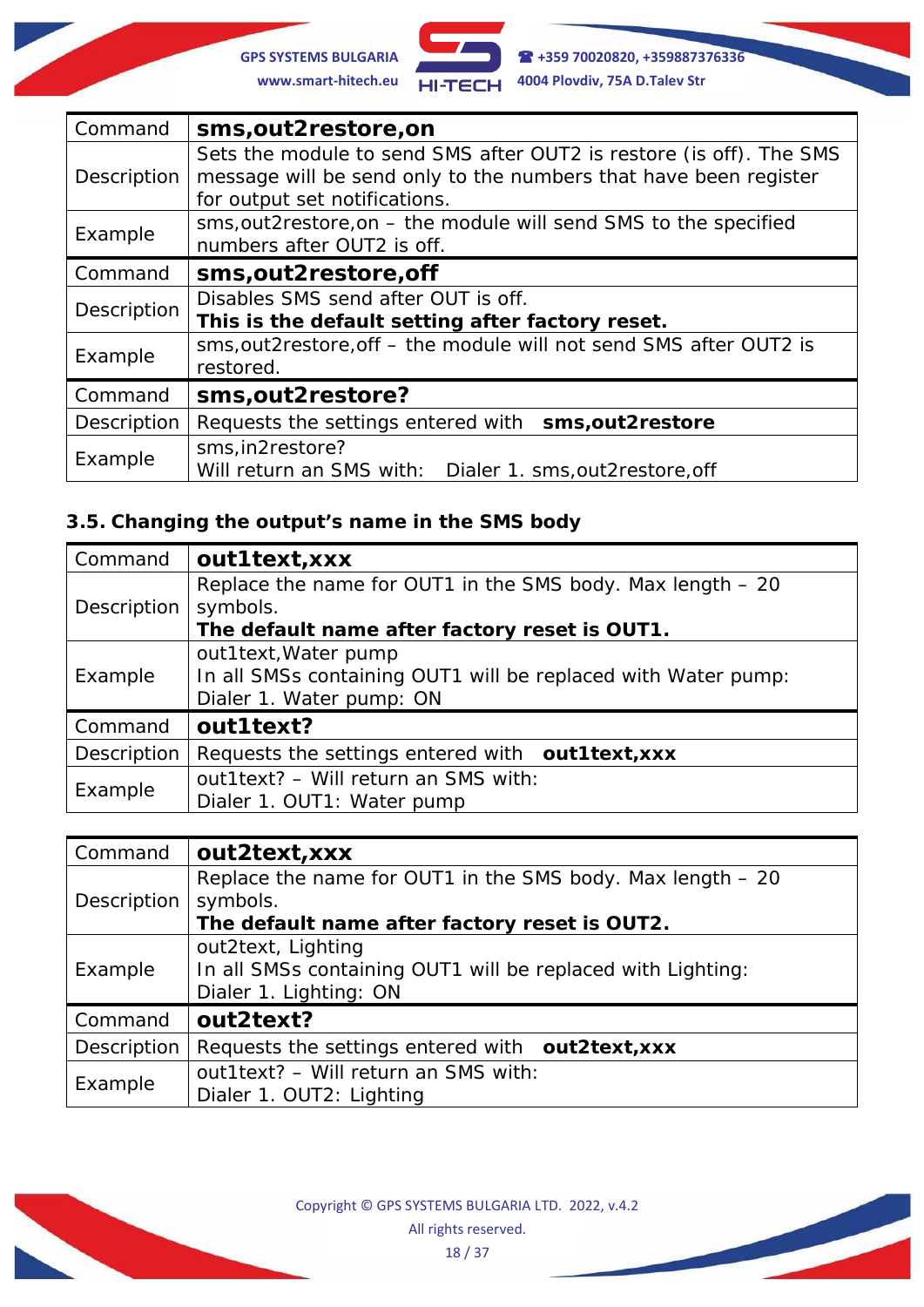

### **4. Input settings and control**

Two digital inputs are available and after triggering, they can initiate a voice call, SMS send, output activation or combination from all actions to the predefined 5 main numbers. Default factory settings for both inputs are to initiate a voice call.

### **4.1. Outgoing CALL scenarios after input triggering**

| Command     | voice, in 1, t 1, t 2, t 3, t 4, t 5                                                          |
|-------------|-----------------------------------------------------------------------------------------------|
| Description | Sets the module to initiate voice calls to the specified numbers after<br>Input 1 triggering. |
| Example     | voice, $in1, t1, t2$<br>Will dial t1 and t2 after Input 1 triggering.                         |
| Command     | voice, in 1?                                                                                  |
| Description | Requests the settings entered with voice, in 1, t1, t2, t3, t4, t5                            |
| Example     | voice, in 1?<br>Will return an SMS with voice, in 1, t1, t2,                                  |

| Command     | voice, in 2, t 1, t 2, t 3, t 4, t 5                                                          |
|-------------|-----------------------------------------------------------------------------------------------|
| Description | Sets the module to initiate voice calls to the specified numbers after<br>Input 2 triggering. |
| Example     | voice, $in2, t1, t3$<br>Will dial t1 and t3 after Input 2 triggering.                         |
| Command     | voice, in 2?                                                                                  |
| Description | Requests the settings entered with voice, in 2, t1, t2, t3, t4, t5                            |
| Example     | voice, in 2?<br>Will return an SMS with Dialer 1. voice, in 1, t1, t3,                        |

### **4.2. Outgoing SMS scenarios after input TRIGGERING**

| Command     | sms, in 1, t 1, t 2, t 3, t 4, t 5                                                             |
|-------------|------------------------------------------------------------------------------------------------|
| Description | Sets the module to send SMS to the specified numbers after Input 1<br>triggering.              |
| Example     | sms, in 1, t1, t2<br>Will send SMS to t1 and t2 after Input 1 triggering.<br>Dialer 1. IN1: ON |
| Command     | sms, in1?                                                                                      |
| Description | Requests the settings entered with sms, in1, t1, t2, t3, t4, t5                                |
| Example     | sms,in1?<br>Will return an SMS with Dialer 1. sms, in 1, t1, t2,                               |

| Command     | $\frac{1}{2}$ sms, in 2, t 1, t 2, t 3, t 4, t 5                   |
|-------------|--------------------------------------------------------------------|
| Description | Sets the module to send SMS to the specified numbers after Input 2 |
|             | triggering.                                                        |
| Example     | Will send SMS to t1 and t2 after Input 1 triggering.               |
|             | Dialer 1. IN2: ON                                                  |
|             |                                                                    |

Copyright © GPS SYSTEMS BULGARIA LTD. 2022, v.4.2

All rights reserved.

19 / 37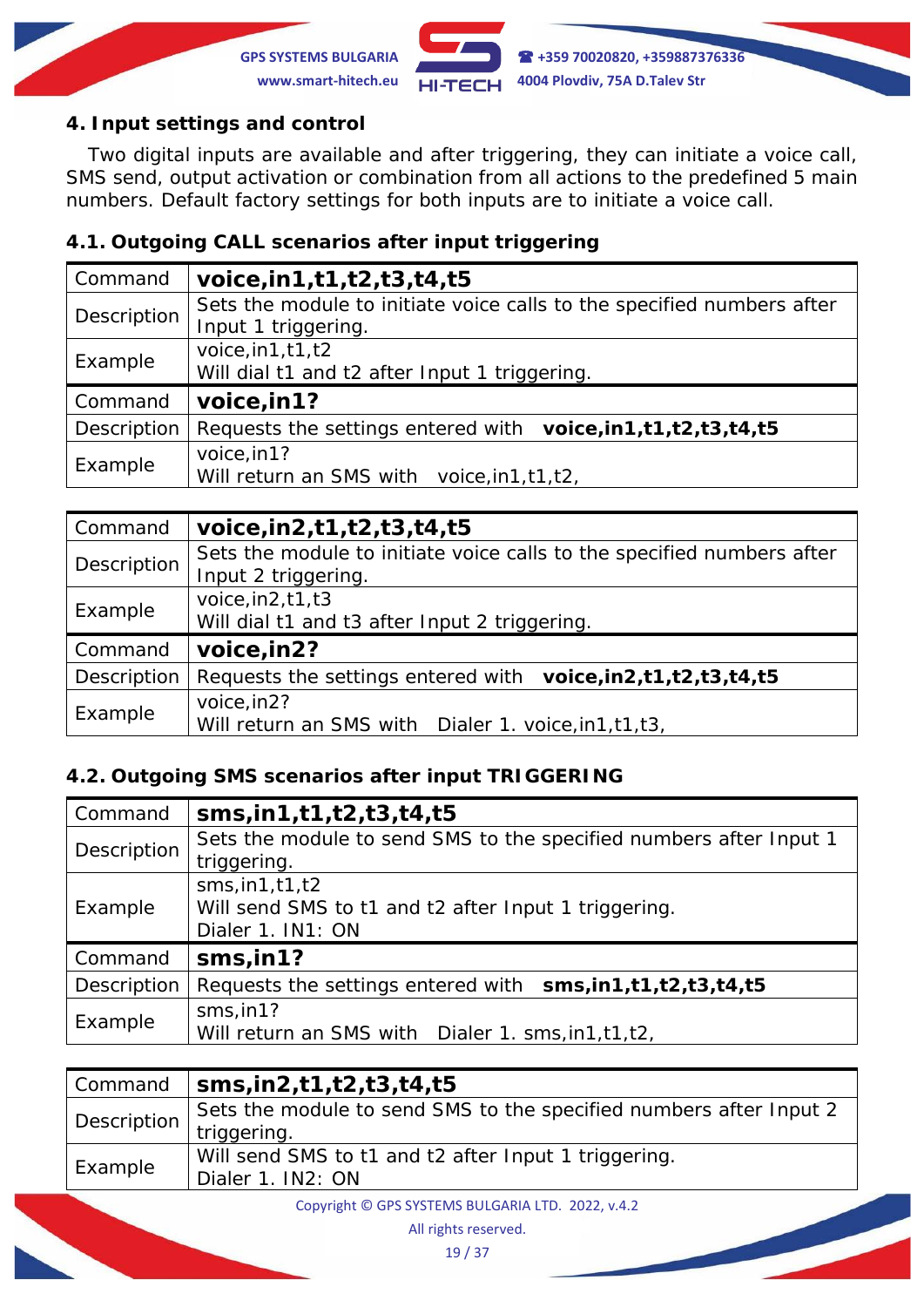

|         | Command   sms, in 2?                                                       |
|---------|----------------------------------------------------------------------------|
|         | Description   Requests the settings entered with $sms, in2,t1,t2,t3,t4,t5$ |
| Example | sms.in2?<br>Will return an SMS with Dialer 1. sms, in 2, t1, t2,           |

### **4.3. Outgoing SMS scenarios after an input RESTORING**

This option is **disable** by default. It can be enable with the following commands:

| Command     | sms, in 1 restore, on                                                                                                                                                 |
|-------------|-----------------------------------------------------------------------------------------------------------------------------------------------------------------------|
| Description | Sets the module to send SMS to the specified numbers in sms, in 1<br>command, after Input 1 restoring.                                                                |
| Example     | sms, in 1 restore, on<br>Will send SMS to the specified numbers after Input 1 restoring.<br>Dialer 1. IN1: OFF                                                        |
| Command     | sms, in 1 restore, off                                                                                                                                                |
| Description | Sets the module to disable sending SMS to the specified numbers in<br>sms, in 1 command, after Input 1 restoring.<br>This is the default setting after factory reset. |
| Example     | sms, in 1 restore, off<br>The module will not send SMS after Input 1 restoring.                                                                                       |
| Command     | sms, in 1 restore?                                                                                                                                                    |
| Description | Requests the settings entered with sms, in 1 restore                                                                                                                  |
| Example     | sms, in 1 restore?<br>Will return an SMS with Dialer 1. sms, in 1 restore, off                                                                                        |

| Command     | sms, in 2 restore, on                                                                  |
|-------------|----------------------------------------------------------------------------------------|
| Description | Sets the module to send SMS to the specified numbers in sms, in 2                      |
|             | command, after Input 2 restoring.                                                      |
| Example     | sms, in2restore, on<br>Will send SMS to the specified numbers after Input 2 restoring. |
|             | Dialer 1. IN2: OFF                                                                     |
| Command     | sms, in2restore, off                                                                   |
|             | Sets the module to <b>disable</b> sending SMS to the specified numbers in              |
| Description | sms, in2 command, after Input 2 restoring.                                             |
|             | This is the default setting after factory reset.                                       |
| Example     | sms, in2restore, off                                                                   |
|             | The module will not send SMS after Input 2 restoring.                                  |
| Command     | sms, in 2 restore?                                                                     |
| Description | Requests the settings entered with sms, in2restore                                     |
| Example     | sms, in2restore?                                                                       |
|             | Will return an SMS with Dialer 1. sms, in2restore, off                                 |

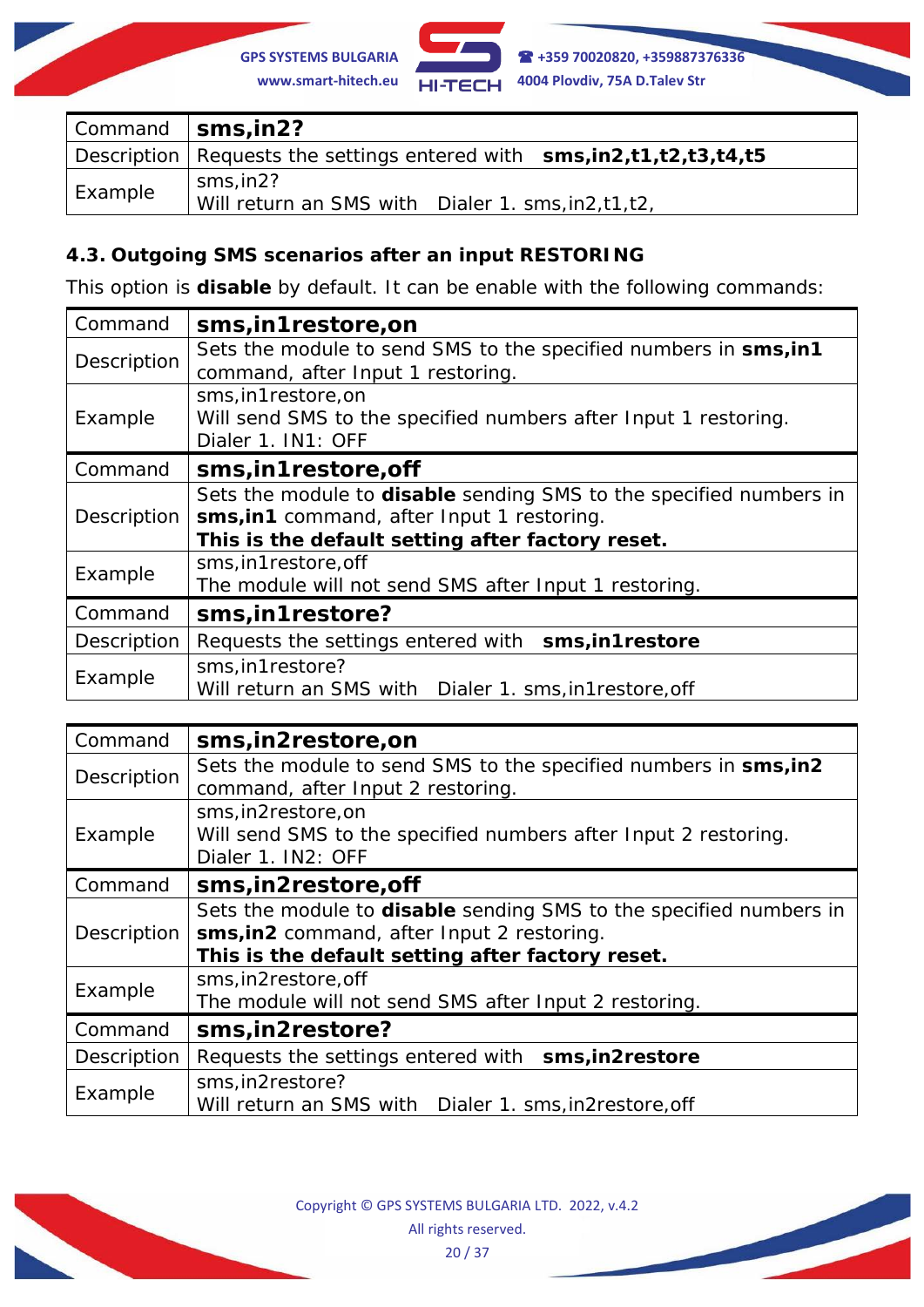

## **4.4. Outgoing CALL+SMS scenarios after an input TRIGGERING**

| Command     | $voice+sms, in1,t1,t2,t3,t4,t5$                                                                                       |
|-------------|-----------------------------------------------------------------------------------------------------------------------|
| Description | Sets the module to send SMS and initiate voice call to the specified<br>numbers after Input 1 triggering.             |
| Example     | $v$ oice + sms, in 1, t 1, t<br>Will send SMS and then initiate voice calls to t1 and t2 after Input 1<br>triggering. |
| Command     | voice+sms, in1?                                                                                                       |
| Description | Requests settings entered with voice+sms, in1, t1, t2, t3, t4, t5                                                     |
| Example     | $voice + sms, in 1?$<br>Will return an SMS with <i>Dialer 1. voice + sms, in 1, t 1, t 2,</i>                         |

| Command     | $voice+sms,in2,t1,t2,t3,t4,t5$                                                                                        |
|-------------|-----------------------------------------------------------------------------------------------------------------------|
| Description | Sets the module to send SMS and initiate voice call to the specified<br>numbers after Input 2 triggering.             |
| Example     | $v$ oice + sms, in 2, t1, t2<br>Will send SMS and then initiate voice calls to t1 and t2 after Input 2<br>triggering. |
| Command     | voice+sms, in 2?                                                                                                      |
| Description | Requests settings entered with voice+sms, in2,t1,t2,t3,t4,t5                                                          |
| Example     | $v$ oice + sms, in $2$ ?<br>Will return an SMS with <i>Dialer 1. voice + sms, in 2, t 1, t 2,</i>                     |

# **4.5. Disable actions after input triggering**

| Command     | none, in 1, t 1, t 2, t 3, t 4, t 5                                    |
|-------------|------------------------------------------------------------------------|
| Description | Turns off the module response to specified numbers after Input 1       |
|             | triggering.                                                            |
| Example     | none, in 1, t 1, t 3                                                   |
|             | After Input 1 is triggered, the device will NOT make a call or send an |
|             | SMS to t1 and t3.                                                      |
| Command     | none, in 1?                                                            |
| Description | Requests the settings entered with none, in1, t1, t2, t3, t4, t5       |
| Example     | none, in 1?                                                            |
|             | Will return an SMS with Dialer 1. none, in 1, t1                       |

| Command     | $\ln$ none, in 2, t 1, t 2, t 3, t 4, t 5                               |
|-------------|-------------------------------------------------------------------------|
| Description | Turns off the module response to specified numbers when Input 2         |
|             | triggering.                                                             |
| Example     | none, in2, t1, t3                                                       |
|             | After Input 2 is triggered, the device will NOT make a call or send SMS |
|             | to t1 and t3.                                                           |

Copyright © GPS SYSTEMS BULGARIA LTD. 2022, v.4.2 All rights reserved.

21 / 37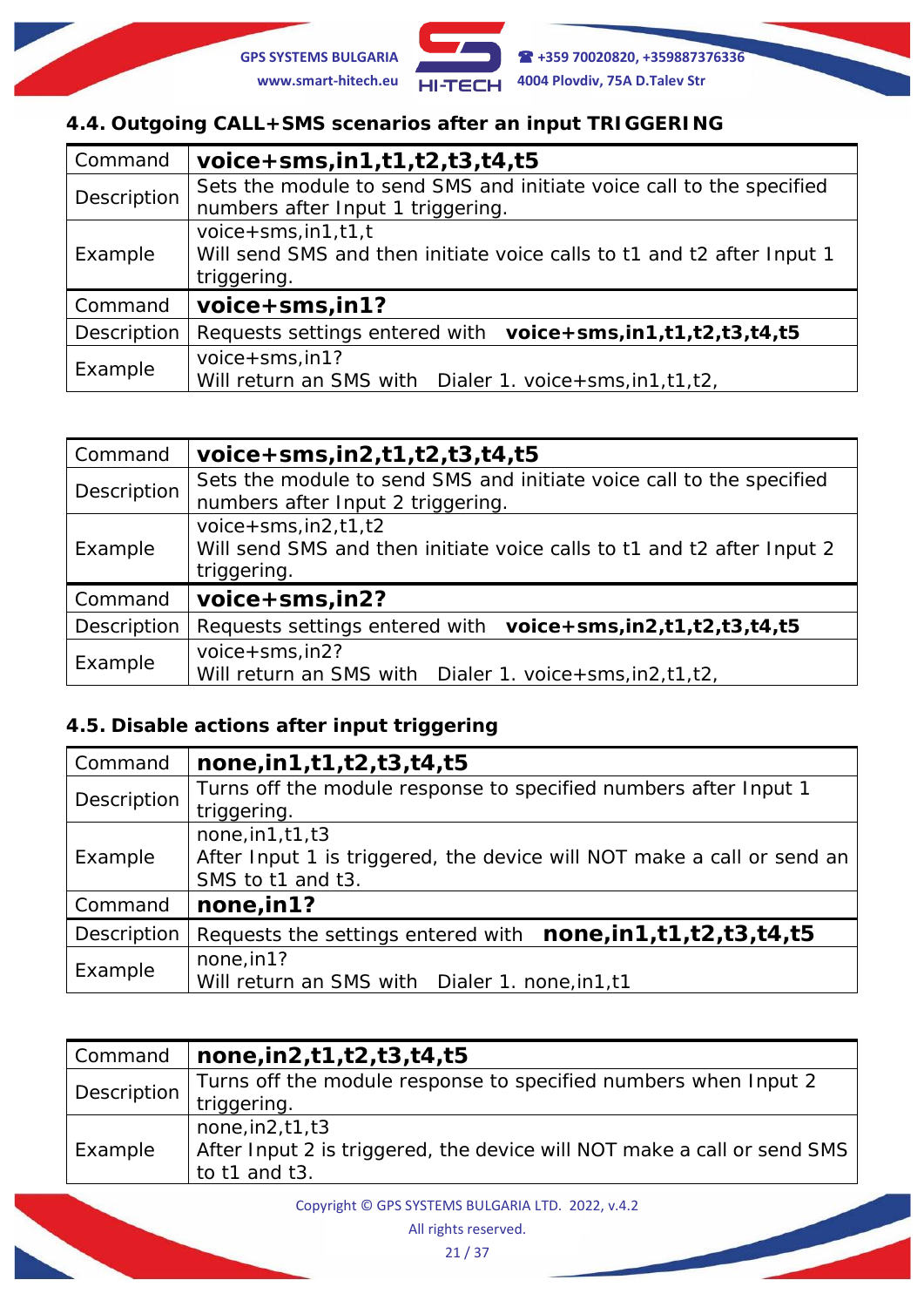**GPS SYSTEMS BULGARIA +359 70020820, +359887376336 www.smart-hitech.eu 4004 Plovdiv, 75A D.Talev Str**

|         | Command   none, in 2?                                                            |
|---------|----------------------------------------------------------------------------------|
|         | Description   Requests the settings entered with $none, in2, t1, t2, t3, t4, t5$ |
| Example | none,in2?                                                                        |
|         | Will return an SMS with Dialer 1. none, in 2, t1                                 |

### **4.6. Changing the input's name in the SMS body**

| Command     | in1text, xxx                                                       |
|-------------|--------------------------------------------------------------------|
| Description | Replace the name of Input 1 with xxx in the SMS sent after Input 1 |
|             | triggering. Max length - 20 symbols.                               |
|             | The default setting after factory reset is IN1.                    |
|             | in1text, Panic button 1                                            |
| Example     | Will send the following SMS after Input 1 triggering:              |
|             | Dialer 1. Panic button 1: ON                                       |
| Command     | in1text?                                                           |
| Description | Requests the settings entered with <b>in 1 text, XXX</b>           |
| Example     | in1text?                                                           |
|             | Will return an SMS with Dialer 1. Panic button 1                   |

| Command     | in2text, xxx                                                                                                     |
|-------------|------------------------------------------------------------------------------------------------------------------|
| Description | Replace the name of Input 2 with xxx in the SMS sent after Input 2<br>triggering. Max length - 20 symbols.       |
|             | The default setting after factory reset is IN2.                                                                  |
| Example     | in2text, Panic button 2<br>Will send the following SMS after Input 2 triggering:<br>Dialer 1. Panic button 2: ON |
| Command     | in2text?                                                                                                         |
| Description | Requests the settings entered with <b>in2text, xxx</b>                                                           |
| Example     | in2text?<br>Will return an SMS with Dialer 1. Panic button 2                                                     |

# **4.7. Change the input triggering filter period**

| Command     | in 1, XX                                                              |
|-------------|-----------------------------------------------------------------------|
| Description | Sets the triggering filter period for Input 1. Range from $1 \div 60$ |
|             | seconds.                                                              |
|             | The default setting after factory reset is 1 second.                  |
|             | in 1, 5                                                               |
| Example     | Will trigger Input 1 after connecting it to ground or negative        |
|             | source for minimum 5 seconds.                                         |
| Command     | in 1?                                                                 |
| Description | Requests the settings entered with $in1,XX$                           |
| Example     | in 1?                                                                 |
|             | Will return an SMS with <i>Dialer 1. in1=5 sec.</i>                   |

Copyright © GPS SYSTEMS BULGARIA LTD. 2022, v.4.2

All rights reserved.

22 / 37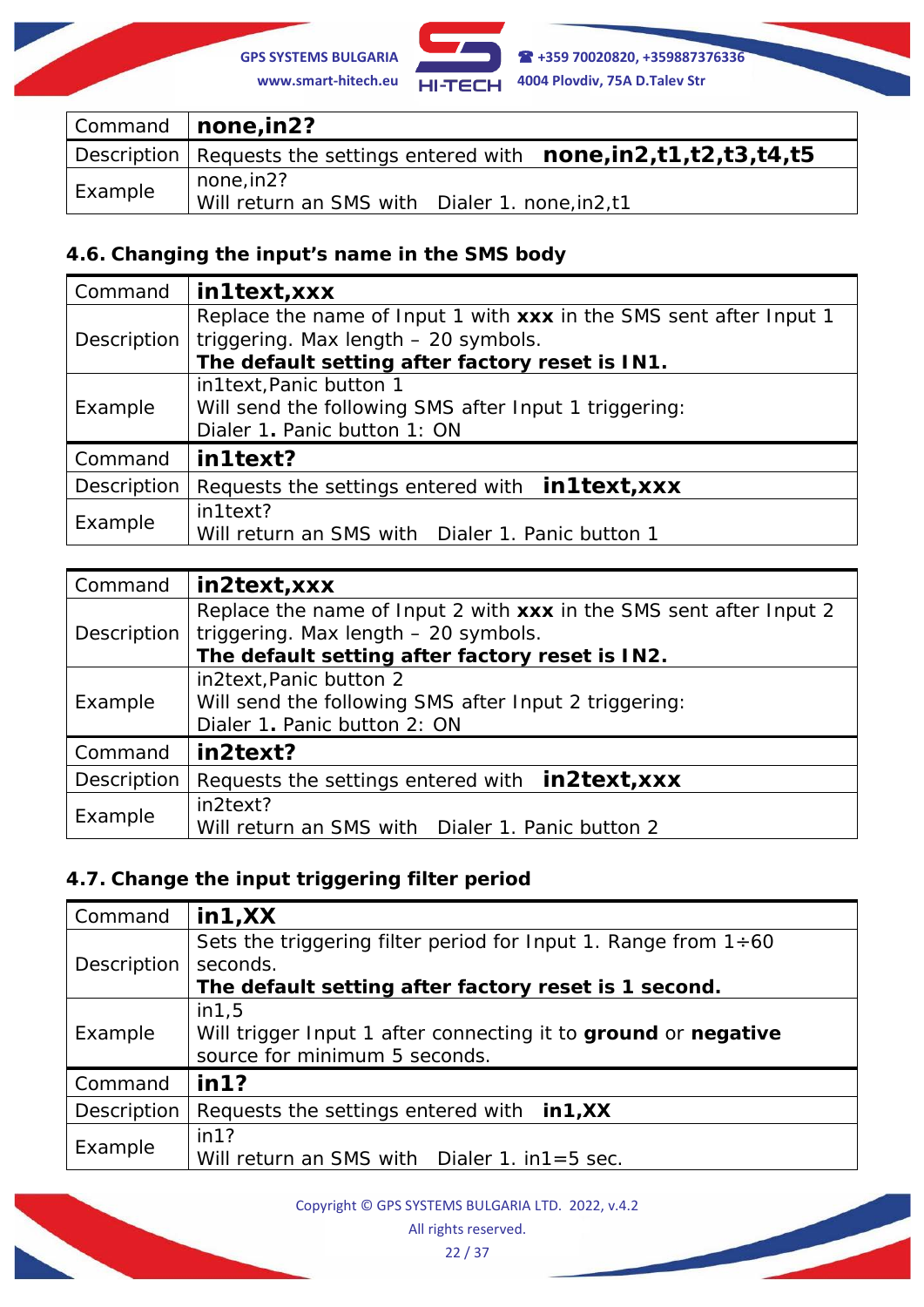

| Command     | $\ln 2, XX$                                                                  |
|-------------|------------------------------------------------------------------------------|
| Description | Sets the triggering filter period for Input 2. Range from $1 \div 60$        |
|             | seconds.                                                                     |
|             | The default setting after factory reset is 3 second.                         |
|             | in2,10                                                                       |
| Example     | Will trigger Input 2 after connecting it to the <b>positive</b> power supply |
|             | or Input 1 for minimum 10 seconds.                                           |
| Command     | in 2?                                                                        |
| Description | Requests the settings entered with in2, XX                                   |
| Example     | in2?                                                                         |
|             | Will return an SMS with Dialer 1. in2=10 sec.                                |

### **5. Check the current module state**

Information about the current state of all inputs, outputs, supply voltage, GSM signal level and device name can be request by SMS.

| Command     | state?                                                                                                                                  |
|-------------|-----------------------------------------------------------------------------------------------------------------------------------------|
| Description | Requests the current state of all inputs, outputs, power supply, GSM<br>signal strength and device name.                                |
| Example     | state?<br>Will return an SMS with <i>IN1: OFF, IN2: OFF, OUT1: OFF, OUT2: ON,</i><br>PowerSupply=24V, Vbat=0V, GSM=68%, Name: Dialer 1. |

### *Current state of OUT2 will be send only if it is set as standard output.*

### **6. Setup module state regular report**

| Command     | report, x                                                       |
|-------------|-----------------------------------------------------------------|
| Description | Sets a period (in hours) for automatic report of module current |
|             | state. Range from 0 to 720 hours.                               |
|             | The default setting after factory reset is 0 (disabled).        |
| Example     | report, 168                                                     |
|             | Will send SMS report with current state every week.             |
| Command     | report?                                                         |
| Description | Requests the settings entered with report, x.                   |
| Example     | report?                                                         |
|             | Will return an SMS with Dialer 1. Report every 12 hours.        |

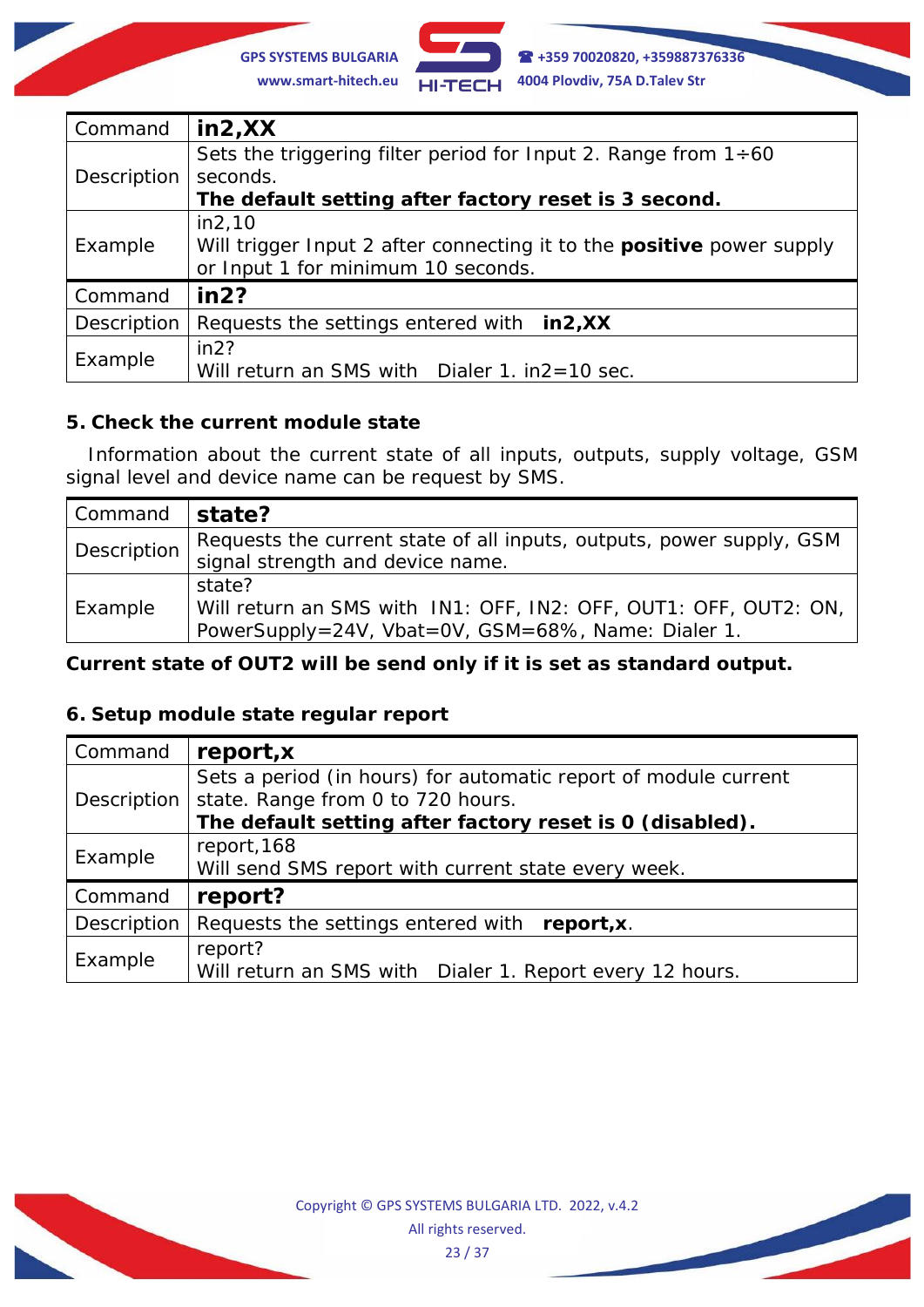

### **7. Setup automatic call redials (if no answer)**

| Command     | retries, X                                                         |
|-------------|--------------------------------------------------------------------|
| Description | Sets the number of attempts for redial if there is no answer from  |
|             | dialed numbers.                                                    |
|             | The default setting after factory reset is 2 redials.              |
|             | retries, 1                                                         |
| Example     | If there is no answer from the dialed numbers, the module will not |
|             | make redialing.                                                    |
| Command     | retries?                                                           |
| Description | Requests the settings entered with retries, X                      |
| Example     | retries?                                                           |
|             | Will return an SMS with Dialer 1. retries=2                        |

### **8. Setup maximum call duration**

| Command     | duration, XX                                                                                                                                                                                                 |
|-------------|--------------------------------------------------------------------------------------------------------------------------------------------------------------------------------------------------------------|
| Description | Sets the maximum allowed call duration. When is reached, the<br>module will close the connection automatically. Range from $1 \div 60$<br>minutes.<br>The default setting after factory reset is 60 minutes. |
| Example     | duration, 20                                                                                                                                                                                                 |
|             | Will set the max call duration to 20 minutes.                                                                                                                                                                |
| Command     | duration?                                                                                                                                                                                                    |
| Description | Requests the settings entered with duration, XX                                                                                                                                                              |
| Example     | duration?<br>Will return an SMS with Dialer 1. duration=20                                                                                                                                                   |

#### **9. Setup device name**

For each device can be setup a different name. This will avoid any confusion when several modules with same phone numbers are used. The default settings for device name is its serial number. The maximum allowed symbols are 40.

| Command     | name, XXXXXXXXXXXXXXXXXXXXX                                                                                                    |  |  |
|-------------|--------------------------------------------------------------------------------------------------------------------------------|--|--|
| Description | Sets user defined device name. Max length 40 symbols.<br>The default setting after factory reset is module's serial<br>number. |  |  |
| Example     | name, Dialer 1<br>Will set the device name to Dialer 1.                                                                        |  |  |
| Command     | name?                                                                                                                          |  |  |
| Description | Requests the settings entered with name, XXXXXXXXXXXXXX                                                                        |  |  |
| Example     | name?<br>Will return an SMS with name, Dialer 1                                                                                |  |  |

Copyright © GPS SYSTEMS BULGARIA LTD. 2022, v.4.2 All rights reserved.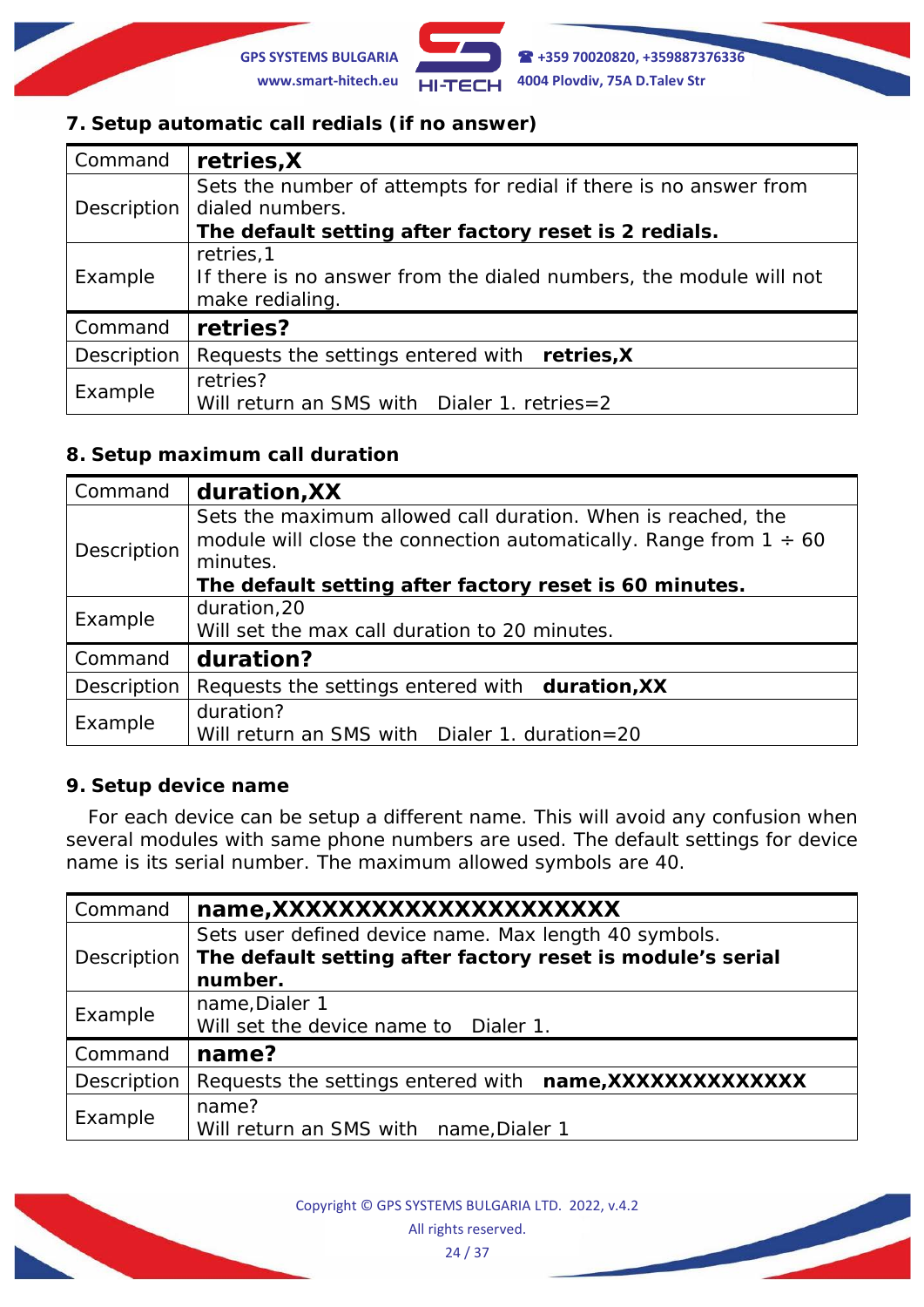

#### **10. Requesting information for device serial number, SIM card ID, hardware and software versions**

| Command | ∣ ver?∣                                                                                                              |  |  |
|---------|----------------------------------------------------------------------------------------------------------------------|--|--|
|         | Description   Requests device SN, SIM card ID, FW and HW versions                                                    |  |  |
| Example | ver?<br>Will return an SMS with Dialer 1. SN: 1234567890; FW: 3.00;<br>HW: 3.00; BL: 1.00; SIM: 12345678901234567890 |  |  |

### **11. Replies to unauthorized numbers**

Replies to unauthorized numbers are supported but this option have to be enable with many precautions. It may lead to a lot of sent SMS and higher playbill to the mobile operator. By default, it is disabled.

| Command     | acksms, on                                                                                                        |  |
|-------------|-------------------------------------------------------------------------------------------------------------------|--|
| Description | Turn ON blocking of the SMS response to unauthorized numbers.<br>This is the default setting after factory reset. |  |
| Command     | acksms, off                                                                                                       |  |
| Description | Turn OFF blocking of the SMS response to unauthorized numbers.                                                    |  |
| Command     | acksms?                                                                                                           |  |
| Description | Requests the settings entered with acksms, on and acksms, off                                                     |  |
| Example     | acksms?<br>Will send an SMS with Dialer 1. acksms, on                                                             |  |

*The SMS text to unauthorized number is always the same: Not allowed!*

### **12. Dialing mode setup**

When more than one phone numbers has to be dial, the internal dialing algorithm can be set to choose from two different modes – **Single response** and **Dial all**.

| Command     | dialing, single                                                                         |  |
|-------------|-----------------------------------------------------------------------------------------|--|
| Description | Sets the dialing mode to <b>Single response</b> . In this mode, the dialing             |  |
|             | algorithm will finish when a call more than 3 seconds is made to any<br>of the numbers. |  |
|             | This is the default setting after factory reset.                                        |  |
| Example     | dialing, single                                                                         |  |
|             | Will terminate the dialing after the first answer.                                      |  |
| Command     | dialing, all                                                                            |  |
| Description | Sets the dialing mode to <b>Dial all</b> . In this mode, the dialing algorithm          |  |
|             | will make a call to all numbers from the list, no matter if there was                   |  |
|             | an answer from any of them.                                                             |  |
|             |                                                                                         |  |
| Example     | dialing, all                                                                            |  |

Copyright © GPS SYSTEMS BULGARIA LTD. 2022, v.4.2 All rights reserved.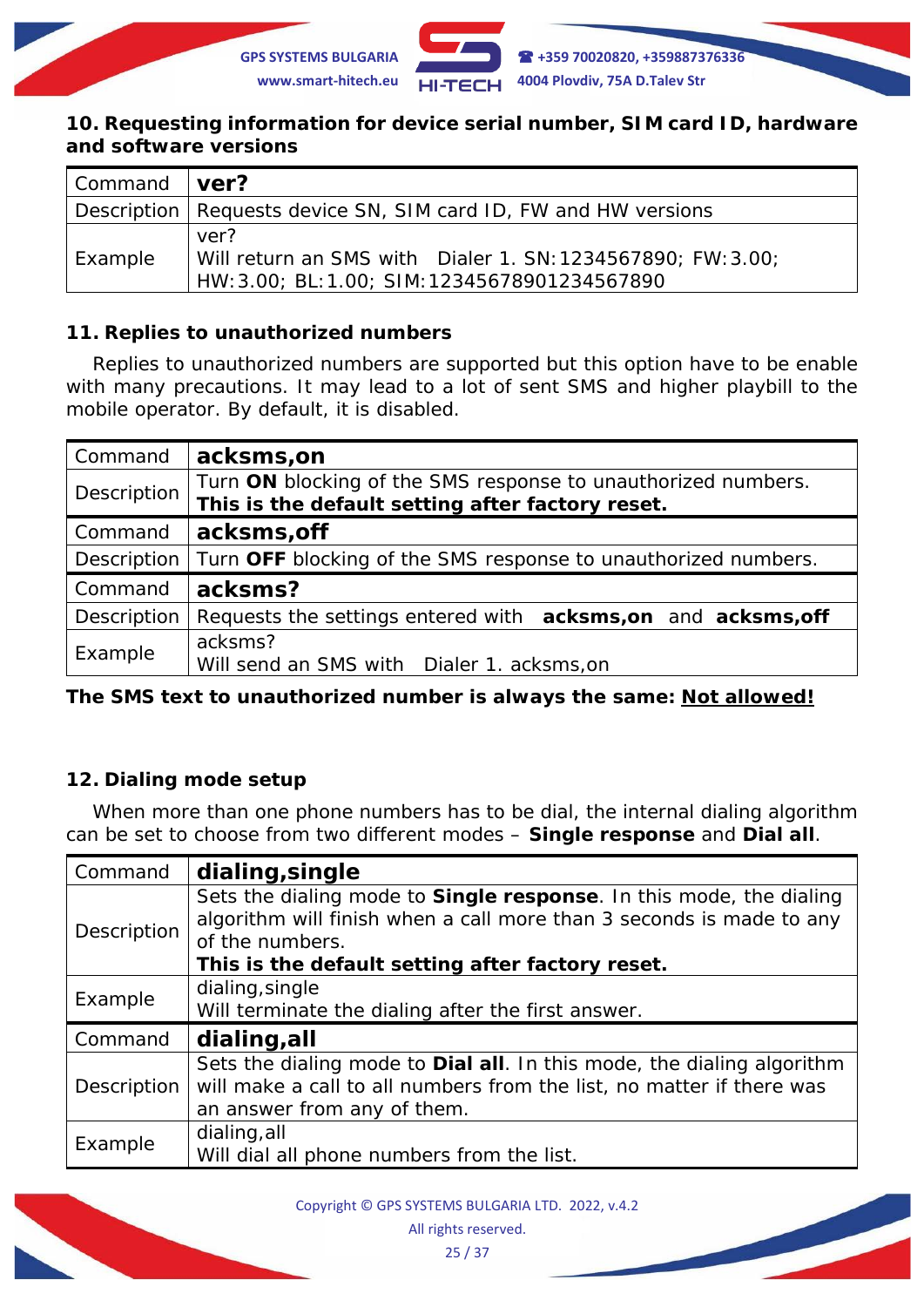

| Command <b>dialing?</b> |                                                               |  |
|-------------------------|---------------------------------------------------------------|--|
|                         | Description   Requests the setting entered with dialing       |  |
| Example                 | dialing?<br>Will return an SMS with Dialer 1. dialing, single |  |

### **13. Power supply notification – available with internal battery only**

| Command     | powerreport, X                                                                                                                                                                                                                                                              |  |  |
|-------------|-----------------------------------------------------------------------------------------------------------------------------------------------------------------------------------------------------------------------------------------------------------------------------|--|--|
| Description | Allows SMS notification when the external power supply changes. A<br>triggering filter can be set in range from 5 to 180 seconds. When the<br>value is set to 0 (zero), these notifications are disabled.<br>The default setting after factory reset is 0 (disabled).       |  |  |
| Example     | powerreport, 10<br>Will send SMS notification if the external power supply changes and<br>holds for more than 10 seconds. If the power supply changes before<br>the filter time expires, no SMS is send.<br>Dialer 1. Power supply is OFF.<br>Dialer 1. Power supply is ON. |  |  |
| Command     | powerreport?                                                                                                                                                                                                                                                                |  |  |
| Description | Requests the setting entered for<br>powerreport                                                                                                                                                                                                                             |  |  |
| Example     | powerreport?<br>Will return an SMS with Dialer 1. powerreport, 10                                                                                                                                                                                                           |  |  |

### **14. SG CLOUD connection setup**

Smart Dialer modules can connect to the SG Cloud and this way they can use all the benefits that this system provides for remote control and monitoring via smartphone and PC:

- Remote monitoring of all inputs, outputs and power supplies;
- Remote control of all outputs;
- Push notifications for predefined activities;
- Remote setup of all parameters;
- Remote sharing the control of the modules with other users of *SG Cloud*;

| Command     | cloud,on,apn,user,password                                                                                                                                                                    |  |  |
|-------------|-----------------------------------------------------------------------------------------------------------------------------------------------------------------------------------------------|--|--|
| Description | Enables the connection to the cloud system via mobile operator's<br>GPRS network. The fields for apn, user and password must be fill<br>with the GPRS data provided from the mobile operator. |  |  |
|             | This option is disable after factory reset.                                                                                                                                                   |  |  |
| Example     | - cloud, on, inet-gprs. mtel. bg – enables the connection to the Cloud<br>system via A1 (Bulgaria) network. In this particular case, there are no                                             |  |  |
|             | data for User and password, so they can be emitted.                                                                                                                                           |  |  |

Copyright © GPS SYSTEMS BULGARIA LTD. 2022, v.4.2 All rights reserved. 26 / 37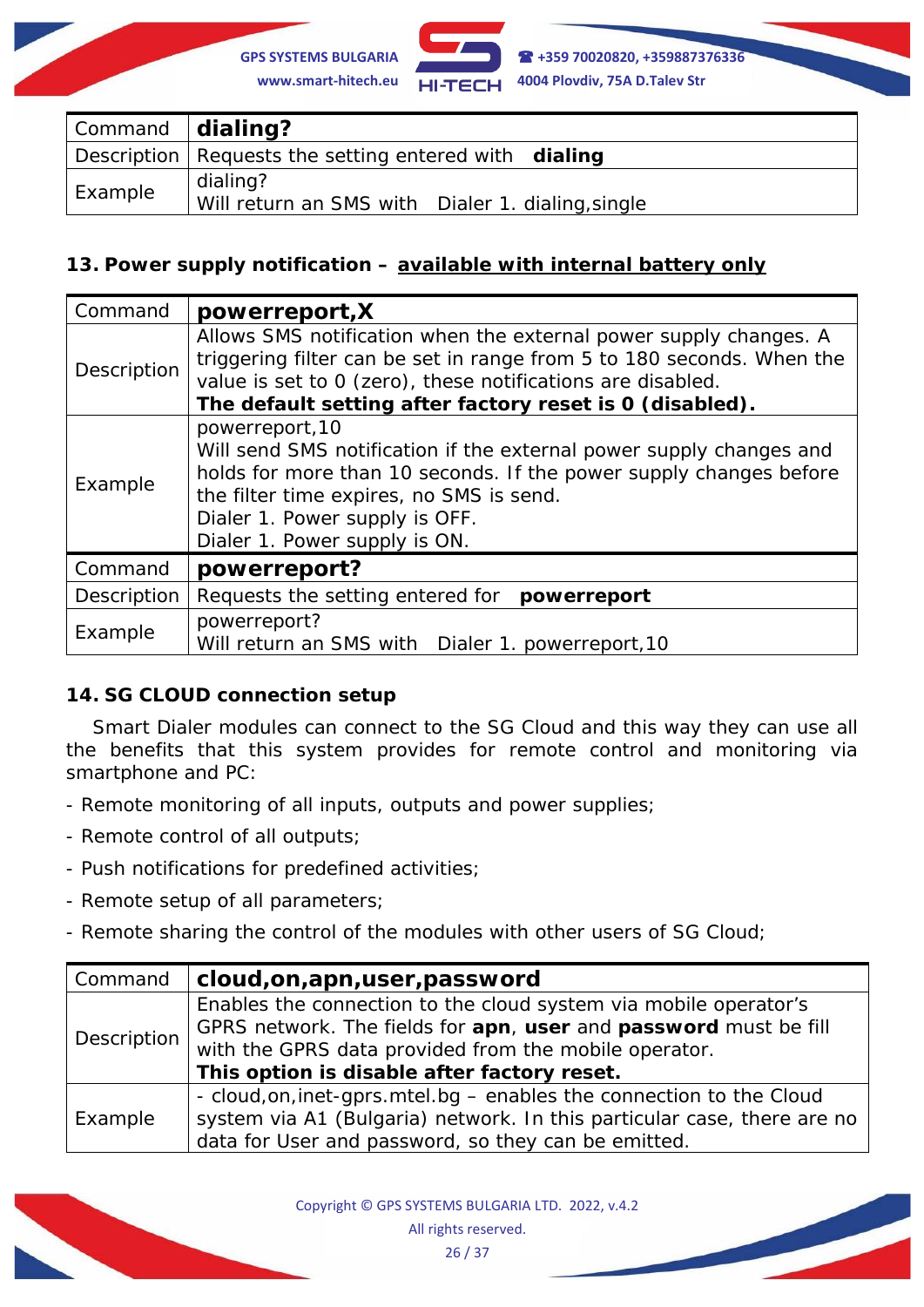

|             | - cloud, on, globul, globul - in case of TELENOR Bulgaria network is<br>used.<br>- cloud, on, internet. vivacom. bg, vivacom, vivacom - VIVACOM Bulgaria |  |  |
|-------------|----------------------------------------------------------------------------------------------------------------------------------------------------------|--|--|
| Command     | cloud, off                                                                                                                                               |  |  |
| Description | Disables the connection to the <i>Cloud</i> system. This command does not<br>clear the GPRS settings.                                                    |  |  |
| Command     | cloud?                                                                                                                                                   |  |  |
| Description | Requests the setting entered for cloud, on, apn, user, password                                                                                          |  |  |
| Example     | cloud? - Will return an SMS with:<br>Dialer 1. cloud, on, inet-gprs. mtel. bg                                                                            |  |  |

### **15. Device replies after SMS commands**

The module will reply with confirmation SMS to a **correctly typed** command sent only by the **authorized** numbers.

After factory reset, the module will reply only to a command for main phone number setup (**t1**).

### **15.1. Reply to a valid command and successful execution**

• When **t1** is setting for the first time.

|       | Example $ t1, +44123456789$ |                                          |  |
|-------|-----------------------------|------------------------------------------|--|
| Reply |                             | t1 will receive: t1 is set successfully. |  |

**Each SMS starts with the device name. After factory reset the device name is its Serial Number. For all examples this name will be omit.**

• When **t1** setting up an additional number.

|       | $^{\dagger}$ Example $~$   t2, +44123456788 |                                                        |
|-------|---------------------------------------------|--------------------------------------------------------|
| Reply |                                             | t1 will receive: The command was execute successfully. |
|       |                                             | $\vert$ t2 will receive: t2 is set successfully.       |

#### • When setting the **t1** number as additional.

| Example | $\frac{1}{2}$   t2, +44123456789                 |  |
|---------|--------------------------------------------------|--|
| Reply   | $\vert$ t1 will receive: t2 is set successfully. |  |

• When **t1** setting up the input trigger filter.

| <sup>I</sup> Example | in2,6            |                                       |
|----------------------|------------------|---------------------------------------|
| Reply                | t1 will receive: | The command was execute successfully. |

Copyright © GPS SYSTEMS BULGARIA LTD. 2022, v.4.2 All rights reserved.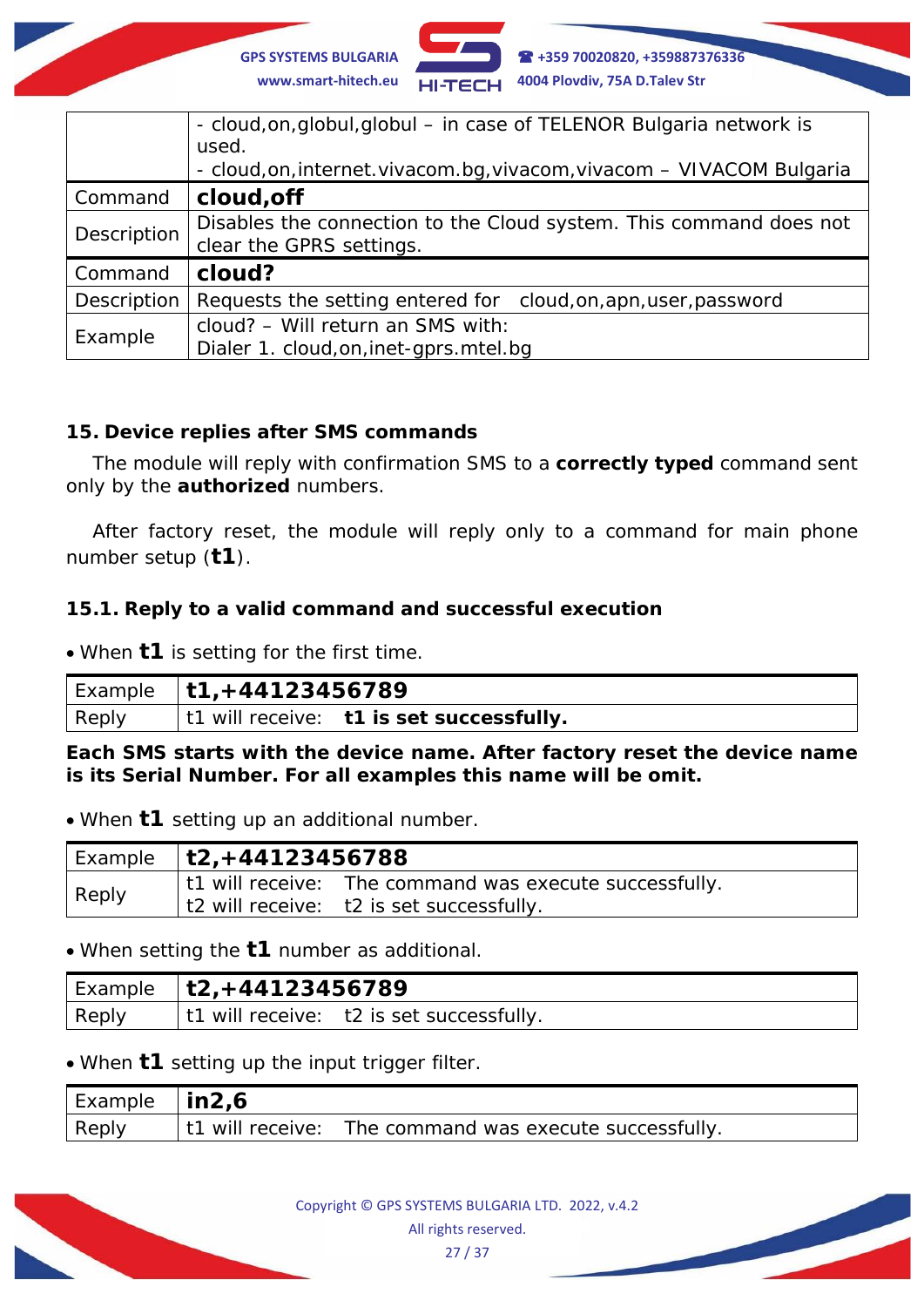

• When **t1** setting up the module to initiate voice calls to **t3**, **t4** and **t5** after Input 1 triggering.

|              | $\vert$ Example $\vert$ <b>voice, in 2, t 3, t 4, t 5</b> |                                                                |
|--------------|-----------------------------------------------------------|----------------------------------------------------------------|
| <b>Reply</b> |                                                           | $\vert$ t1 will receive: The command was execute successfully. |

### **15.2. Reply to a valid command with wrong parameters**

• When **t1** sends a valid command but its parameter is out of range - in such case, the command will not be set.

|       | Example   <b>in2,61</b> <i>(Max allowed value is 60 seconds)</i>       |  |
|-------|------------------------------------------------------------------------|--|
| Reply | $\vert$ t1 will receive: The parameter of the command is out of range! |  |

• When **t1** sends a valid command but **one** of its parameters is not correct - in such case, only the wrong parameter will not be set.

| Example |           | $\vert$ voice, in 2, t <sub>3</sub> , t4, t501 (t501 is not valid, only t <sub>3</sub> and t4 will be set) |
|---------|-----------|------------------------------------------------------------------------------------------------------------|
| Reply   | be saved! |                                                                                                            |

• When **t1** sends a valid command but all parameters are incorrect - in such case, the command will not be set.

|       | Example $\vert$ voice, in2, t, ta, t600 (t, ta, t600 are not supported) |
|-------|-------------------------------------------------------------------------|
| Reply | t1 will receive: All parameters are wrong! $t$ , ta, t600               |

| Example | <b>voice, in 2, t500</b> (t500 cannot be dialed) |
|---------|--------------------------------------------------|
| Reply   | All parameters are wrong!                        |

• When **t1** sends a valid command but without parameters - in such case, the command will not be set.

|       | Example   <b>voice,in2,</b> ( <i>missing parameters)</i> |  |
|-------|----------------------------------------------------------|--|
| Reply | t1 will receive: The command has missing parameters!     |  |

### **15.3. Reply to a valid command and failure execution due to a technical problem**

| l Example | $\vert$ voice, in 2, t 3, t 4, t 6       |  |
|-----------|------------------------------------------|--|
| Reply     | t1 will receive:<br>There is HW problem! |  |

### **15.4. Reply to t1 after incorrect command**

|       | Example   $t501, +44123456789$ (t501 is not supported) |
|-------|--------------------------------------------------------|
| Reply | <sup>1</sup> t1 will receive: Unknown command!         |

All rights reserved.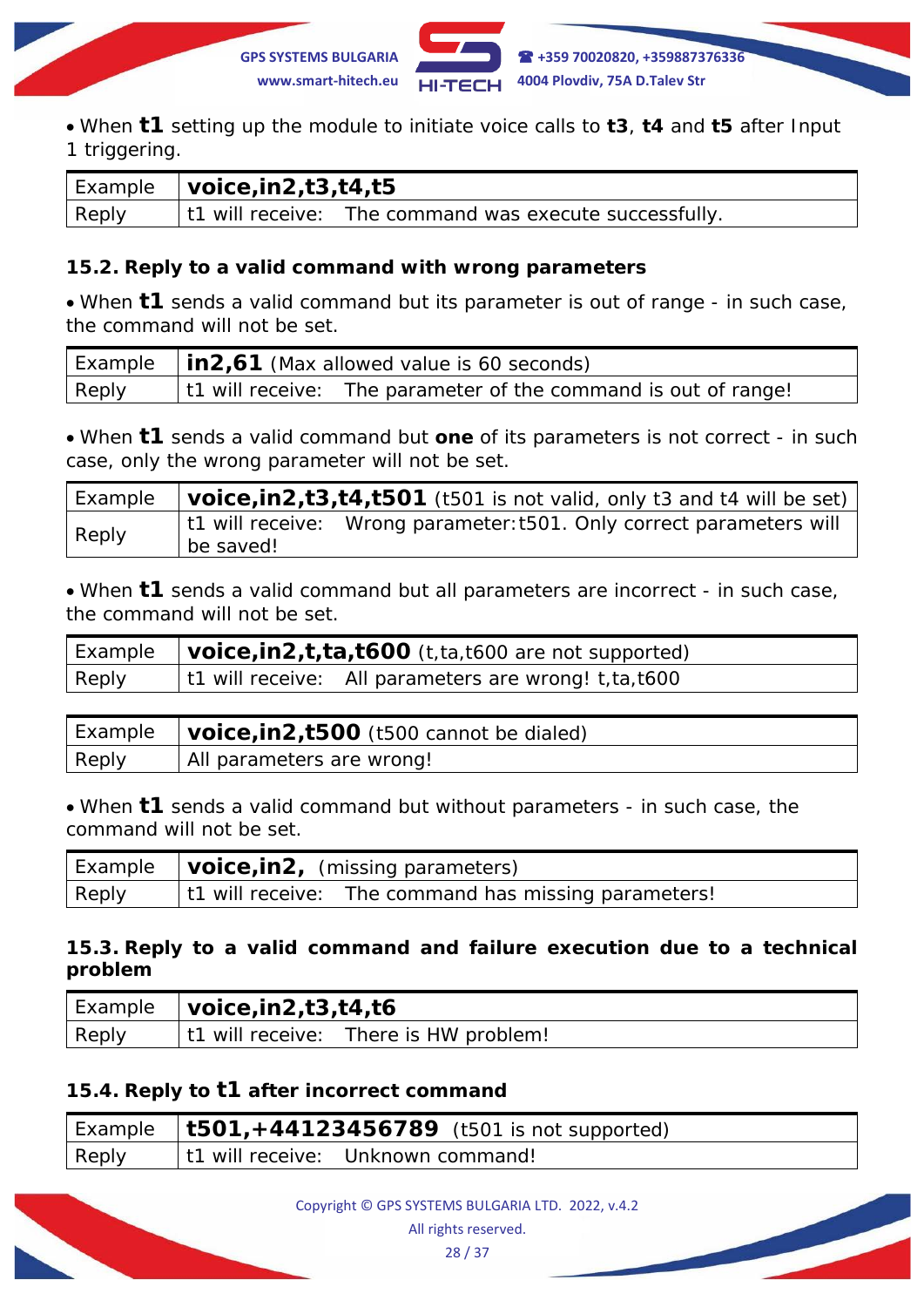

### **15.5. Reply to a valid command from additional number**

|       | Example $ \mathsf{t1},+44123456789$ (t1 is set only by itself) |
|-------|----------------------------------------------------------------|
| Reply | The additional number will receive: Not allowed!               |

#### **15.6. Reply to a valid command for setting an additional phone number but the memory for all 500 positions is already full**

|       | Example $ t$ , + 44123456789                          |
|-------|-------------------------------------------------------|
| Reply | Phonebook is full. The new phone number is not saved! |

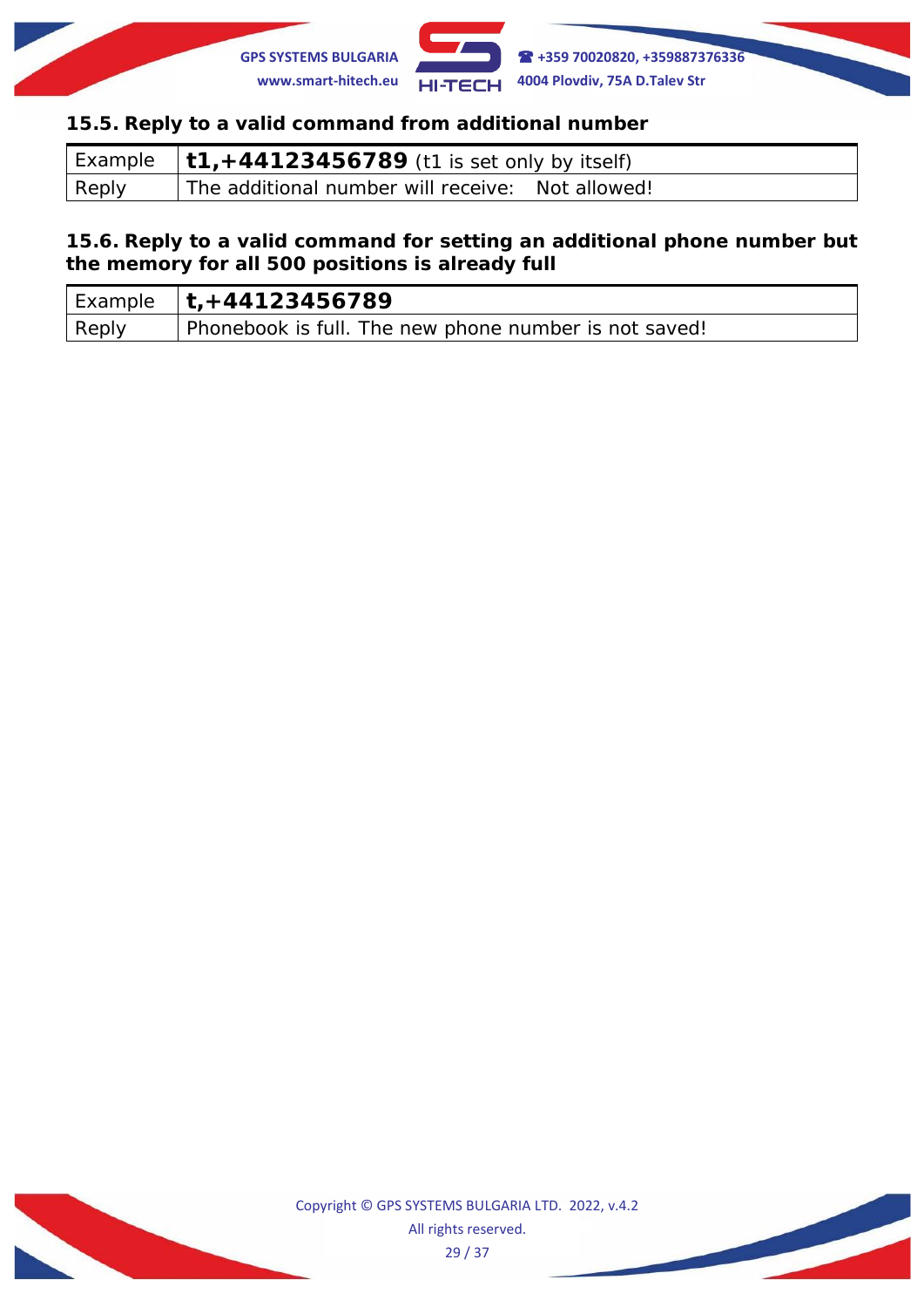

### **16. Factory reset**

In order to reset manually the factory settings to their defaults, the following procedure must be fulfill:

- **1.** Make wire connection between both inputs (to ensure good contact, the terminal screws must be tightened).
- **2.** Restart the module through the jumper located at the upper corner of the board.
- **3.** After the restart, the internal LED will blink quickly for 2 seconds.
- **4.** Then press and hold the TEST button for 10 seconds.

After these 10 seconds, the LED will light for 5 seconds and the module will restart itself. This means successfully finished procedure of factory reset.

The module will exit the procedure automatically, if the TEST button is not pressed within 10 seconds after the jumper restart.

| <b>Settings</b>                      | <b>Description</b>                                                               |
|--------------------------------------|----------------------------------------------------------------------------------|
| t1                                   | Empty.                                                                           |
| t2                                   | Empty.                                                                           |
| t3                                   | Empty.                                                                           |
| t4                                   | Empty.                                                                           |
| t <sub>5</sub>                       | Empty.                                                                           |
| $16 \div 1500$                       | Empty.                                                                           |
| call, voice, t1, t2, t3, t4, t5      | The module will answer to voice calls from the<br>first 5 numbers.               |
| call, out 1, t6 t500                 | The module will turn on Output 1 after incoming<br>call from numbers t6 to t500. |
| out1, trigger                        | Output 1 will operate in trigger mode after<br>activation.                       |
| out2, led                            | Output 2 will operate in indicator mode.                                         |
| out1text, OUT1                       | The name of output 1 in SMS body is OUT1.                                        |
| out2text, OUT2                       | The name of output 1 in SMS body is OUT2.                                        |
| voice, in 1, t 1, t 2, t 3, t 4, t 5 | The module will make voice calls to first 5<br>numbers after Input 1 triggering. |
| voice, in 2, t 1, t 2, t 3, t 4, t 5 | The module will make voice calls to first 5<br>numbers after Input 2 triggering. |
| $sms,$ in1                           | SMS notification after Input 1 activation is not<br>set.                         |
| sms, in1restore, off                 | SMS notification after Input 1 restore is not set.                               |
| in1text, IN1                         | SMS text for Input 1 triggering is IN1.                                          |
| in 1, 1                              | Input 1 triggering filter is set to 1 second.                                    |
| $sms,$ in2                           | SMS notification after Input 2 activation is not<br>set.                         |

After completing the factory reset, the default settings will be:

Copyright © GPS SYSTEMS BULGARIA LTD. 2022, v.4.2

All rights reserved.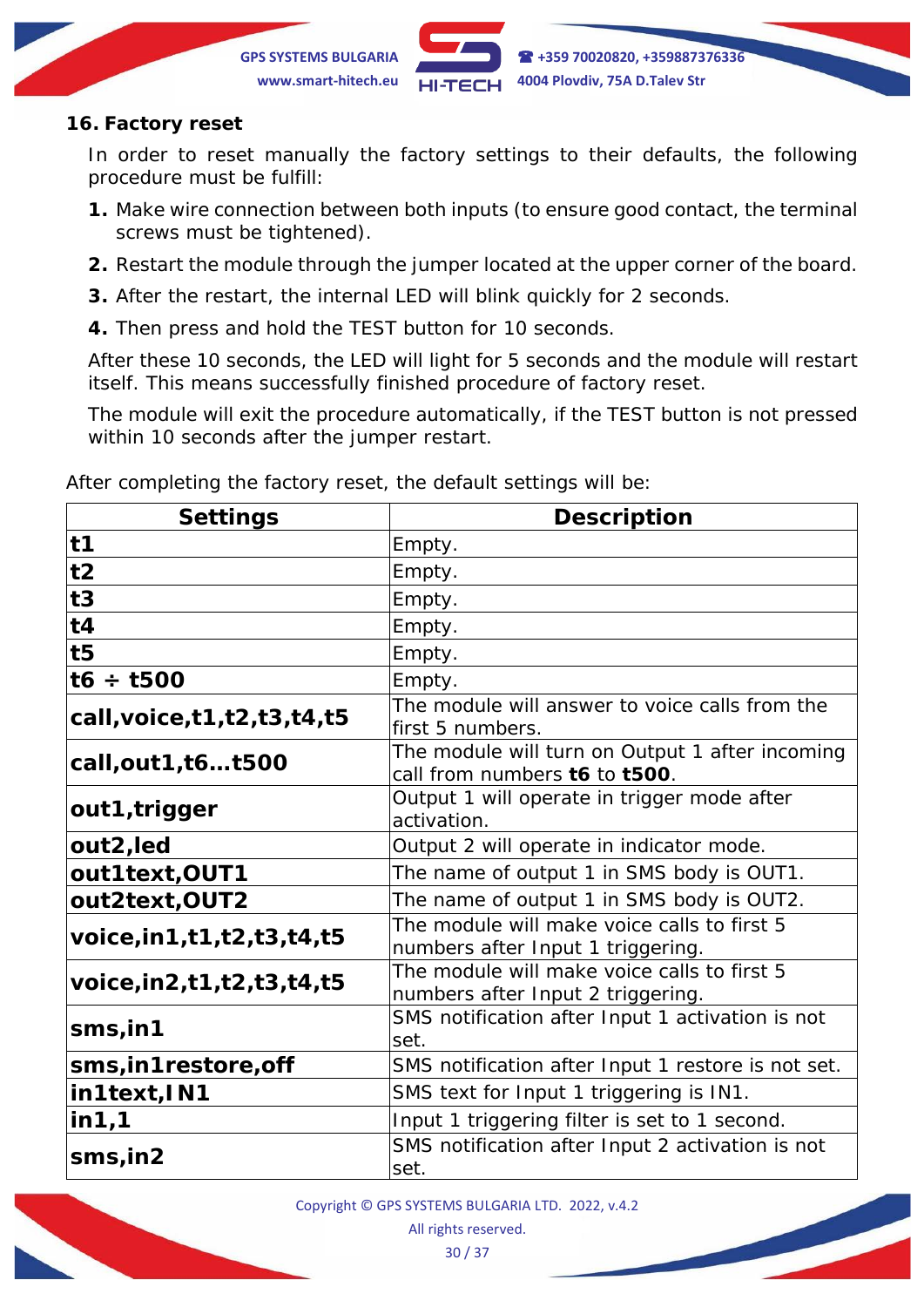**GPS SYSTEMS BULGARIA +359 70020820, +359887376336 www.smart-hitech.eu 4004 Plovdiv, 75A D.Talev Str**

| sms, in 2 restore, off  | SMS notification after Input 2 restore is not set.                                  |
|-------------------------|-------------------------------------------------------------------------------------|
| in 2, 3                 | Input 2 triggering filter is set to 3 second.                                       |
| in2text, IN2            | SMS text for Input 2 triggering is IN2.                                             |
| $voice+sms,in1$         | No numbers are set for SMS and voice call<br>notification after Input 1 triggering. |
| $voice+sms,in2$         | No numbers are set for SMS and voice call<br>notification after Input 2 triggering. |
| sms,out1,               | No numbers are set for SMS notification after<br>OUT 1 is set.                      |
| sms, out 2,             | No numbers are set for SMS notification after<br>OUT 2 is set.                      |
| sms, out 1 restore, off | SMS notification after OUT1 restore is disabled.                                    |
| sms,out2restore,off     | SMS notification after OUT2 restore is disabled.                                    |
| retries,2               | Automatic call redials is set to 2 times.                                           |
| duration,60             | Maximum call duration is set to 60 minutes.                                         |
| dialing, single         | Dialing mode is set to Single response.                                             |
| acksms,on               | SMS response to unauthorized numbers is<br>disabled.                                |
| powerreport, 0          | SMS notification for external power change is<br>disabled.                          |
| report, 0               | Automatic report for device status is off.                                          |
| cloud, off              | Connection to the <i>Cloud</i> system is disabled.                                  |
| name, 0123456789        | Device name is its serial number.                                                   |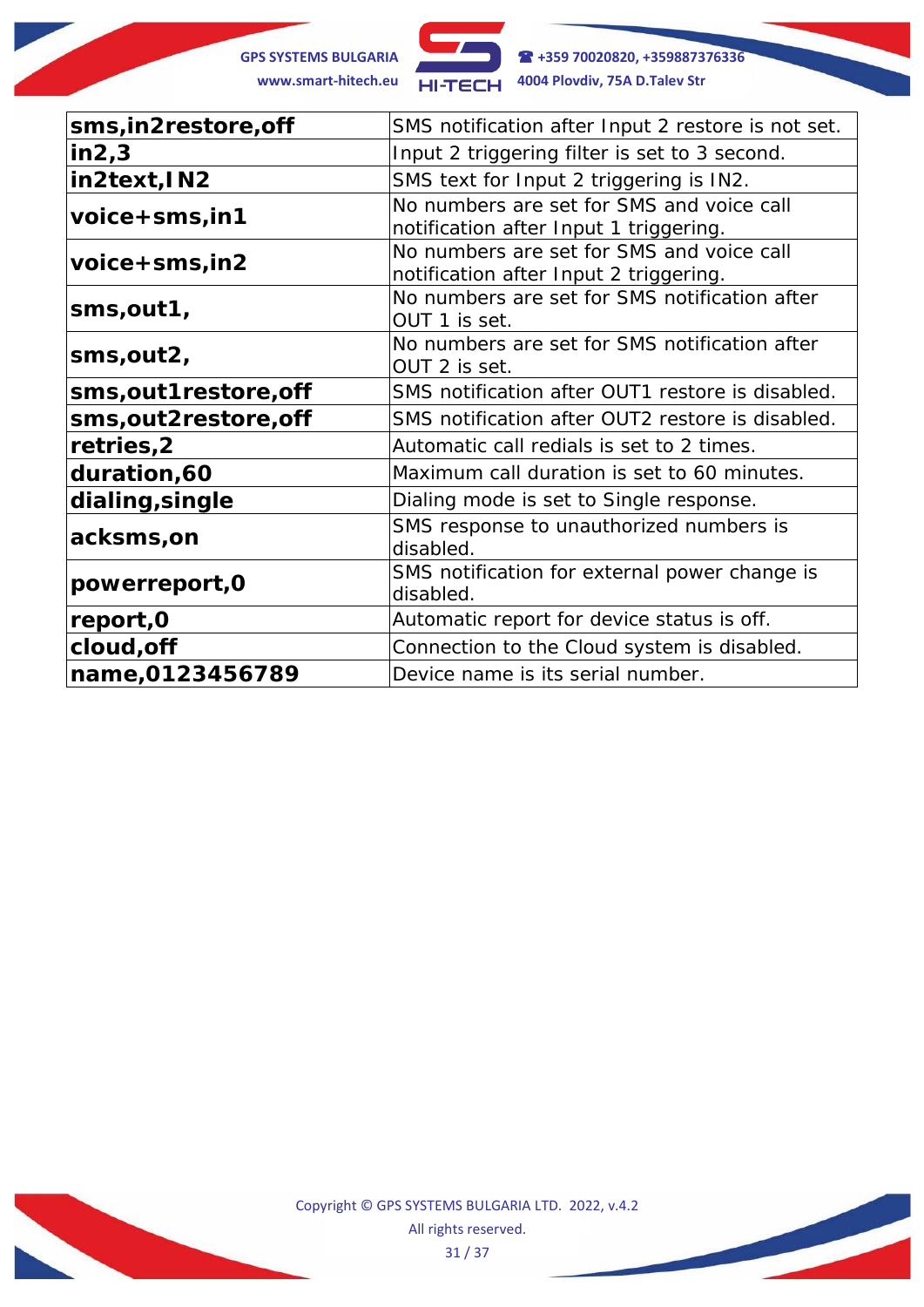

# **Technical parameters**

| <b>Power supply</b>                   | $9 \div 30$ VDC                         |
|---------------------------------------|-----------------------------------------|
| <b>Digital inputs</b>                 | 1 negative input (15VDCmax)             |
|                                       | 1 positive input (95VDCmax)             |
| <b>Digital outputs</b>                | 2 outputs (open collector type, 1A max) |
| <b>Regulated power output</b>         | Vout = $12VDC$ , Imax = $60mA$          |
|                                       | 3.7V/300mAh Li-ion battery (provides    |
| <b>Internal battery (Smart Dialer</b> | power up to 12 hours in standby mode    |
| <b>VOICE)</b>                         | and up to 60 minutes in active voice    |
|                                       | call)                                   |
| Microphone input                      | 1 input, external                       |
| <b>Speaker output</b>                 | 1 output, internal, 1W max              |
| <b>GSM</b> module                     | 850/900/1800/1900MHz                    |
| <b>Consumption in STANDBY mode</b>    | up to 15mA @12VDC                       |
| <b>Consumption in ACTIVE mode</b>     | up to 130mA @12VDC                      |
| <b>Operating temperature</b>          | $-40^{\circ}$ C ÷ +85 $^{\circ}$ C      |
| <b>Weight Smart Dialer</b>            | 90q                                     |
| <b>Weight Smart Dialer VOICE</b>      | 98 <sub>a</sub>                         |
| <b>Dimensions</b>                     | 74mm x 64mm x 28mm                      |

# **SMART DIALER package set**

| <b>Smart Dialer</b> | 1 pcs. in plastic box |
|---------------------|-----------------------|
| GSM antenna         | 1pcs. (length 3m)     |

# **SMART DIALER VOICE package set**

| <b>Smart Dialer</b>  | 1pcs. in plastic box                     |
|----------------------|------------------------------------------|
| <b>GSM</b> antenna   | 1pcs. (length 3m)                        |
| <b>LilON battery</b> | 1pcs. (300mAh, pre-installed internally) |
| <b>Microphone</b>    | 1pcs. (length 1m)                        |
| <b>Speaker</b>       | 1pcs. (1W, pre-installed internally)     |

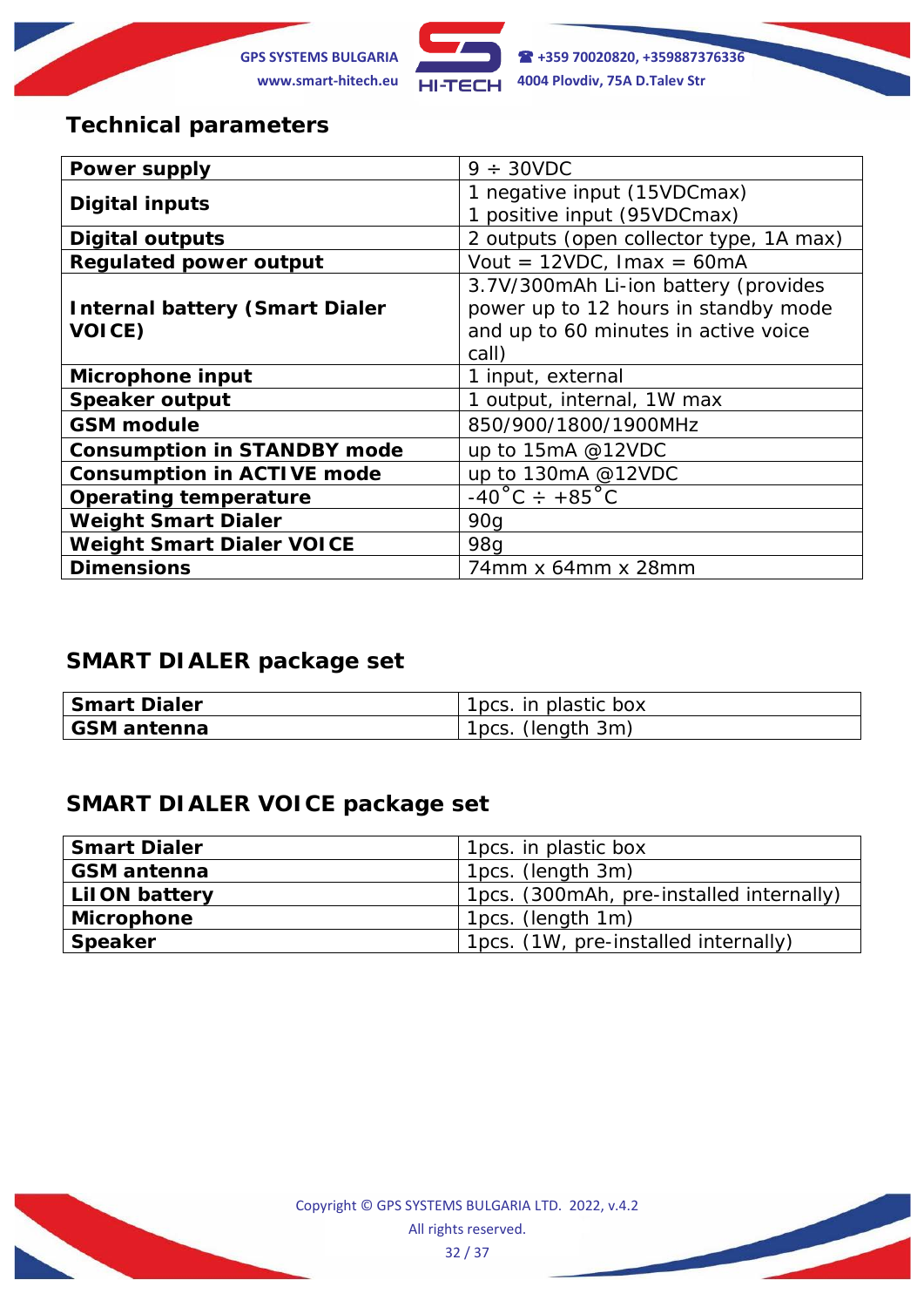



# **LIST OF ALL SMS COMMANDS**

| Command                                                                         | <b>Description</b>                                                                              |
|---------------------------------------------------------------------------------|-------------------------------------------------------------------------------------------------|
| $t1, +44xxxxxxxxx$                                                              | Set/change the number of the main phone<br>number t1                                            |
| $t2, +44xxxxxxxx$                                                               | Set/change the additional number t2                                                             |
| $t3, +44xxxxxxxx$                                                               | Set/change the additional number t3.                                                            |
| $t4, +44xxxxxxxxx$                                                              | Set/change the additional number t4                                                             |
| $t5, +44xxxxxxxx$                                                               | Set/change the additional number t5                                                             |
| $t$ , +44xxxxxxxxx                                                              | Add additional phone number to the first<br>available position after t5                         |
| t2,del                                                                          | Removes the additional phone number t2<br>and all its settings                                  |
| t3,del                                                                          | Removes the additional phone number t3<br>and all its settings                                  |
| t4,del                                                                          | Removes the additional phone number t4<br>and all its settings                                  |
| t5,del                                                                          | Removes the additional phone number t4<br>and all its settings                                  |
| $t$ ?                                                                           | Requests all phone numbers from t1 to t5                                                        |
| $t$ ?, x                                                                        | Requests the phone number at position X                                                         |
| call, voice, t1, t2, t3, t4, t5<br>call, voice, t6, , t500                      | Sets the module to answer an incoming call<br>from the specified numbers                        |
| call, voice?                                                                    | Requests the settings<br>entered<br>with<br>call, voice, t1, t2, t3, t4, t5                     |
| call, out 1, t 1, t 2, t 3, t 4, t 5<br>call, out 1, t6, , t500                 | Sets the module to activate Output 2 after<br>incoming voice call from the specified<br>numbers |
| call, out 1?                                                                    | Requests the settings<br>entered<br>with<br>call, out 1, t1, t2, t3, t4, t5                     |
| call, voice + out 1, t 1, t 2, t 3, t 4, t 5<br>call, voice + out 1, t6, , t500 | Sets the module to answer a call from the<br>specified numbers and to activate Output 1         |
| call, voice + out 1?                                                            | Requests<br>the<br>settings<br>entered<br>with<br>call, voice + out 1, t1, t2, t3, t4, t5       |
| out1, trigger                                                                   | Sets trigger mode to Output 1                                                                   |
| out1, pulse, xx                                                                 | Sets pulse mode to Output 1 and its period                                                      |
| out1?                                                                           | the<br>settings<br><b>Requests</b><br>entered<br>with<br>out1, trigger and out1, pulse, XX      |
| call, out 2, t 1, t 2, t 3, t 4, t 5<br>call, out 2, t6, , t500                 | Sets the module to activate Output 2 after<br>incoming voice call from the specified<br>numbers |
| call, out 2?                                                                    | Requests<br>the<br>settings<br>entered<br>with<br>call, out 2, t1, t2, t3, t4, t5               |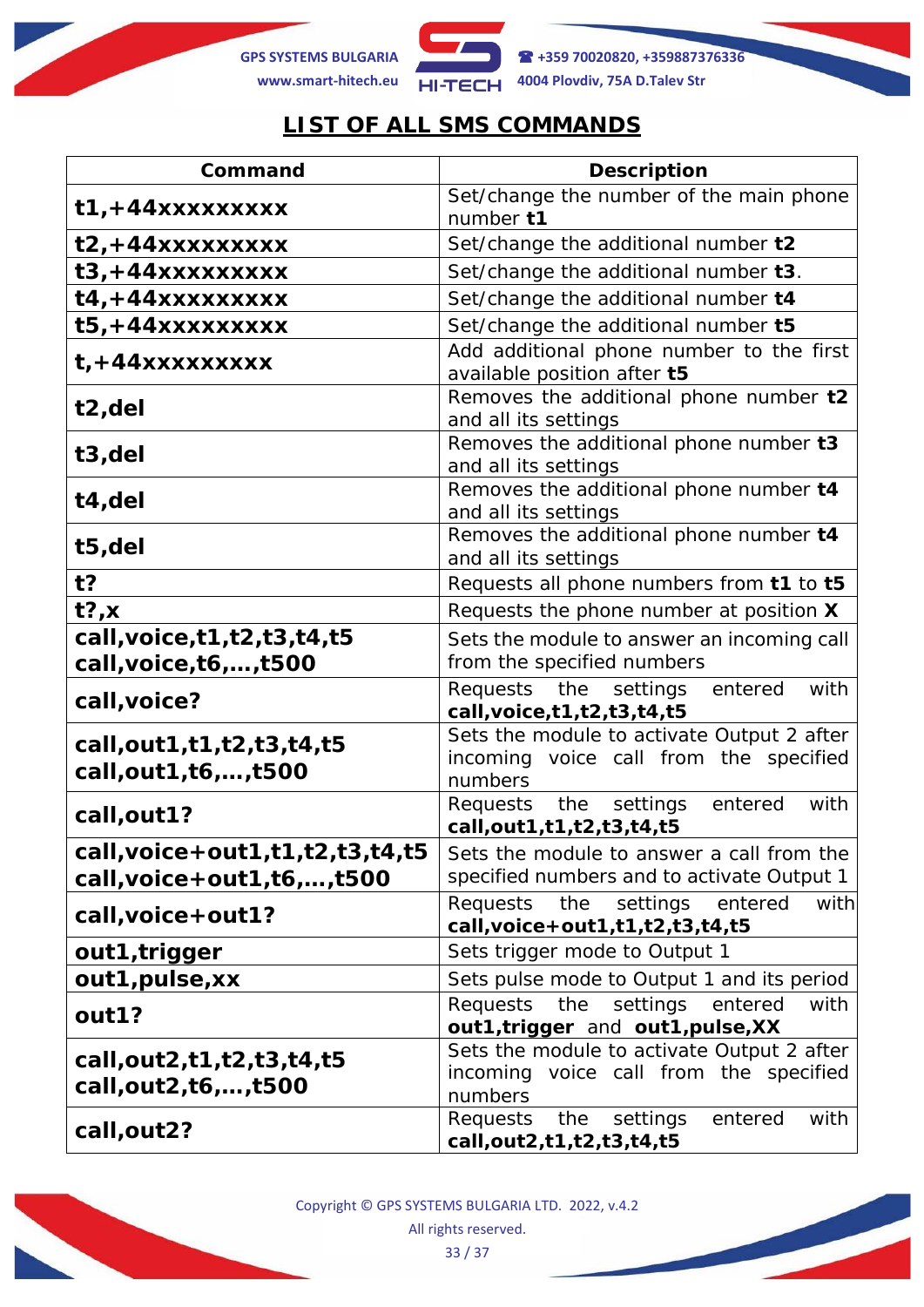

| call, voice + out 2, t 1, t 2, t 3, t 4, t 5                                           | Sets the module to answer a call from the                                                           |
|----------------------------------------------------------------------------------------|-----------------------------------------------------------------------------------------------------|
| call, voice + out $2,16,,1500$                                                         | specified numbers and to activate Output 2                                                          |
| call, voice + out 2?                                                                   | settings<br>Requests the<br>entered<br>with<br>call, voice + out 2, t1, t2, t3, t4, t5              |
| call, outs, t1, t2, t3, t4, t5<br>call, outs, t6, , t500                               | Sets the module to activate both outputs<br>after incoming voice call from the specified<br>numbers |
| call, outs?                                                                            | Requests the settings entered<br>with<br>call, outs, t1, t2, t3, t4, t5                             |
| call, voice + outs, $t1$ , $t2$ , $t3$ , $t4$ , $t5$<br>call, voice + outs, t6, , t500 | Sets the module to answer a call from the<br>specified numbers and to activate both<br>outputs      |
| call, voice + outs?                                                                    | Requests the settings entered<br>with<br>call, voice + outs, t1, t2, t3, t4, t5                     |
| call, $t$ ?, $x$                                                                       | Requests the settings for incoming call for<br>the number at position X                             |
| setout1,on                                                                             | Turn on Output 1 via SMS                                                                            |
| setout1, off                                                                           | Turn off Output 1 via SMS                                                                           |
| setout1, pulse, XX                                                                     | Turn on Output 1 for the specified period<br>via SMS                                                |
| out2, trigger                                                                          | Sets trigger mode for Output 2                                                                      |
| out2, pulse, xx                                                                        | Sets pulse mode and its period for Out 2                                                            |
| out2?                                                                                  | Requests the settings entered<br>with<br>out2, trigger and out2, pulse, XX                          |
| out2, led                                                                              | Sets indicator mode for Out 2                                                                       |
| out2mode?                                                                              | Requests the settings<br>entered<br>with<br>out2, led                                               |
| setout2,on                                                                             | Turn on Output 2 via SMS                                                                            |
| setout2, off                                                                           | Turn off Output 2 via SMS                                                                           |
| setout2, pulse, XX                                                                     | Turn on Output 2 for the specified period<br>via SMS                                                |
| out1text, xxx                                                                          | Changes the SMS text for OUT1.                                                                      |
| out1text?                                                                              | Requests the settings for out1text, xxx                                                             |
| out2text, xxx                                                                          | Changes the SMS text for OUT1.                                                                      |
| out2text?                                                                              | Requests the settings for out2text, xxx                                                             |
| voice, in 1, t 1, t 2, t 3, t 4, t 5                                                   | Sets the module to initiate voice calls to the<br>specified numbers after Input 1 triggering        |
| voice, in 1?                                                                           | Requests the<br>settings<br>entered<br>with<br>voice, in 1, t1, t2, t3, t4, t5                      |
| voice, in 2, t 1, t 2, t 3, t 4, t 5                                                   | Sets the module to initiate voice calls to the<br>specified numbers after Input 2 triggering        |
| voice, in 2?                                                                           | Requests the<br>settings<br>entered<br>with<br>voice, in 2, t1, t2, t3, t4, t5                      |
| in1text, xxx                                                                           | Changes the SMS text for Input 1                                                                    |

Copyright © GPS SYSTEMS BULGARIA LTD. 2022, v.4.2

All rights reserved.

34 / 37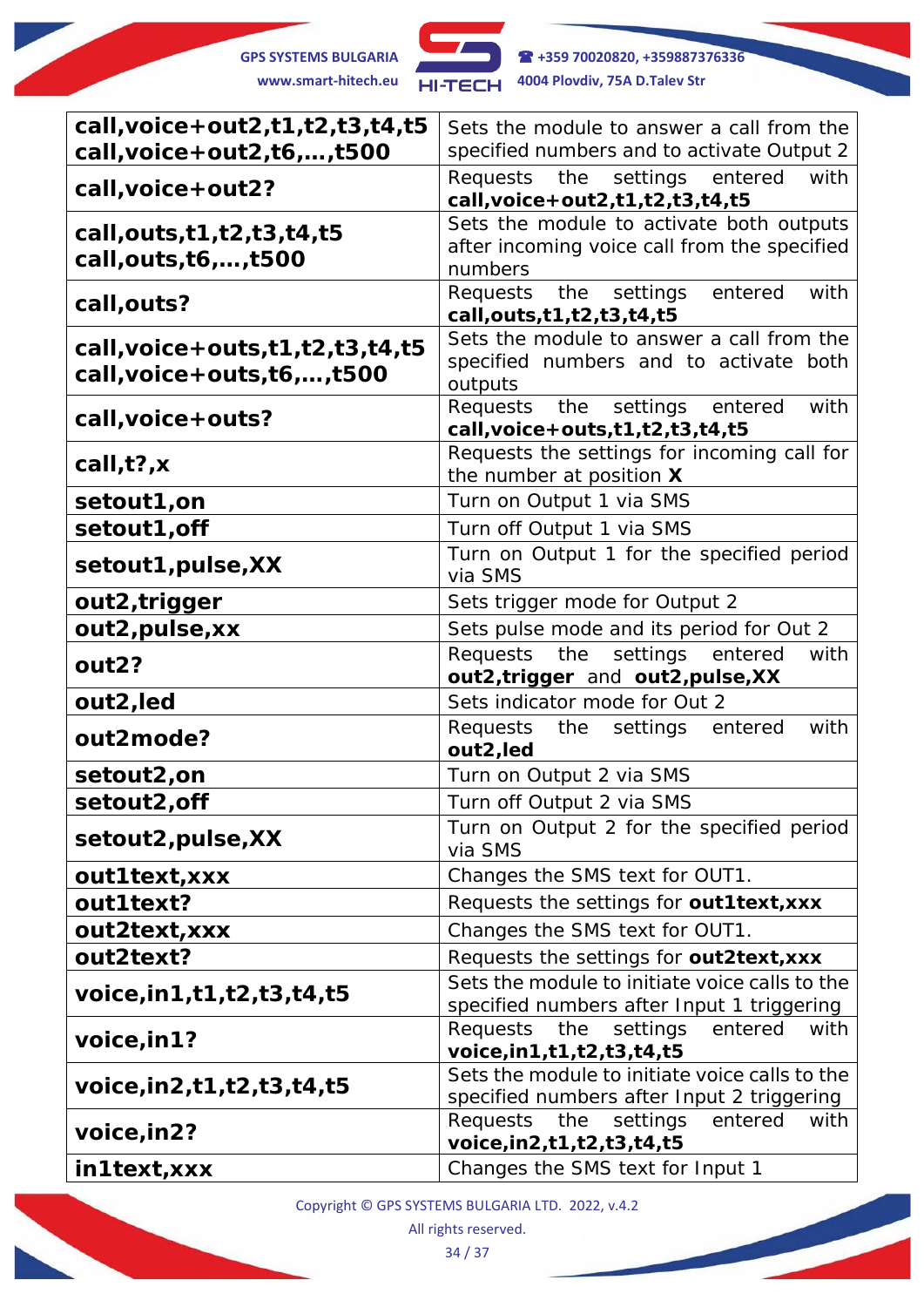

**GPS SYSTEMS BULGARIA +359 70020820, +359887376336 www.smart-hitech.eu 4004 Plovdiv, 75A D.Talev Str**

| in1text?                            | Requests the settings entered<br>with<br>in1text, xxx                             |
|-------------------------------------|-----------------------------------------------------------------------------------|
| in2text, xxx                        | Changes the SMS text for Input 2                                                  |
| in2text?                            | Requests the settings<br>with<br>entered<br>in2text, xxx                          |
| in 1, XX                            | Sets the input triggering filter for Input 1                                      |
| in 1?                               | Requests the settings entered with in1, XX                                        |
| in2,XX                              | Sets the input triggering filter for Input 2                                      |
| in2?                                | Requests the settings entered with in2, XX                                        |
| sms, in 1, t 1, t 2, t 3, t 4, t 5  | Sets the module to send SMS to the<br>specified numbers after Input 1 triggering  |
| $sms,$ in 1?                        | Requests the<br>settings<br>entered<br>with<br>sms, in 1, t 1, t 2, t 3, t 4, t 5 |
| sms, in 2, t 1, t 2, t 3, t 4, t 5  | Sets the module to send SMS to the<br>specified numbers after Input 2 triggering  |
| $sms,$ in2?                         | Requests the<br>settings<br>entered<br>with<br>sms, in 2, t 1, t 2, t 3, t 4, t 5 |
| sms, in 1 restore, on               | Sets the module to send SMS to specified<br>numbers after Input 1 restore         |
| sms, in 1 restore, off              | Disables the module to send SMS to<br>specified numbers after Input 1 restore     |
| sms, in 1 restore?                  | Requests the settings entered with the<br>upper two commands                      |
| sms, in 2 restore, on               | Sets the module to send SMS to specified<br>numbers after Input 2 restore         |
| sms, in2restore, off                | Disables the module to send SMS to<br>specified numbers after Input 2 restore     |
| sms, in 2 restore?                  | Requests the settings entered with the<br>upper two commands                      |
| sms, out 1, t 1, t 2, t 3, t 4, t 5 | Sets the module to send SMS to the<br>specified numbers when OUT1 is set          |
| sms, out 1?                         | Requests the settings<br>with<br>entered<br>sms, out 1, t 1, t 2, t 3, t 4, t 5   |
| sms, out 1 restore, on              | Sets the module to send SMS after OUT1 is<br>restore (is off)                     |
| sms, out 1 restore, off             | Disables SMS send after OUT1 is off                                               |
| sms, out 1 restore?                 | Requests the settings entered<br>with<br>sms, out 1 restore                       |
| sms, out 2, t 1, t 2, t 3, t 4, t 5 | Sets the module to send SMS to the<br>specified numbers when OUT2 is set          |
| sms, out 2?                         | Requests the settings<br>entered<br>with<br>sms, out 2, t 1, t 2, t 3, t 4, t 5   |
| sms,out2restore,on                  | Sets the module to send SMS after OUT2 is<br>restore (is off)                     |
| sms,out2restore,off                 | Disables SMS send after OUT2 is off                                               |

Copyright © GPS SYSTEMS BULGARIA LTD. 2022, v.4.2

All rights reserved.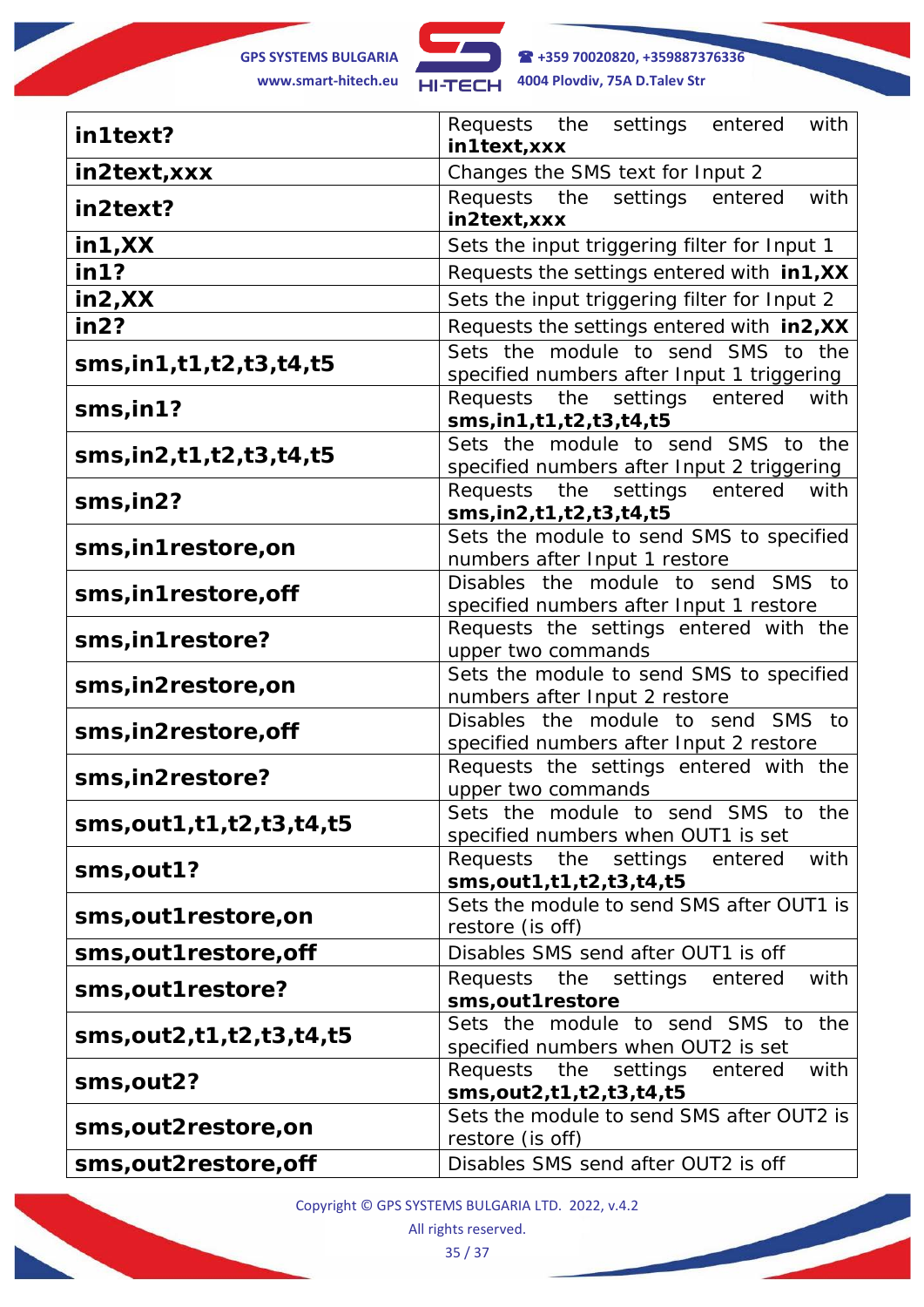

**GPS SYSTEMS BULGARIA +359 70020820, +359887376336 www.smart-hitech.eu 4004 Plovdiv, 75A D.Talev Str**

| sms, out 2 restore?                 | Requests the settings<br>with<br>entered                                     |
|-------------------------------------|------------------------------------------------------------------------------|
|                                     | sms, out 2 restore                                                           |
|                                     | Sets the module to initiate voice calls and                                  |
| $voice+sms, in1,t1,t2,t3,t4,t5$     | SMS to the specified numbers after Input 1                                   |
|                                     | triggering<br>Requests the settings entered<br>with                          |
| $voice+sms,in1?$                    | voice+sms, in2, t1, t2, t3, t4, t5                                           |
|                                     | Sets the module to initiate voice calls and                                  |
| $voice+sms,in2,t1,t2,t3,t4,t5$      | SMS to the specified numbers after Input 2                                   |
|                                     | triggering                                                                   |
|                                     | Requests the settings<br>entered<br>with                                     |
| $voice+sms,in2?$                    | voice+sms, in2, t1, t2, t3, t4, t5                                           |
| none, in 1, t 1, t 2, t 3, t 4, t 5 | Turns off the module response to specified                                   |
|                                     | numbers after Input 1 triggering                                             |
| none, in 1?                         | Requests the settings<br>entered<br>with                                     |
|                                     | none, in 1                                                                   |
| none, in 2, t 1, t 2, t 3, t 4, t 5 | Turns off the module response to specified                                   |
|                                     | numbers after Input 2 triggering<br>Requests the settings<br>entered<br>with |
| none, in 2?                         | none, in 2                                                                   |
|                                     | Requests the state of all inputs<br>and                                      |
| state?                              | outputs, power supply and GSM signal level                                   |
| report, x                           | Sets the automatic report interval                                           |
|                                     | Requests the settings entered<br>with                                        |
| report?                             | report, x                                                                    |
| retries, X                          | Sets the number of automatic call redials                                    |
| retries?                            | Requests<br>the<br>settings<br>entered<br>with                               |
|                                     | retries, X                                                                   |
| duration, XX                        | Sets the maximum call duration in minutes                                    |
| duration?                           | Requests the settings entered<br>with                                        |
|                                     | duration, XX                                                                 |
| dialing, single                     | Sets the dialing mode to Single response                                     |
| dialing, all                        | Sets the dialing mode to Dial all                                            |
| dialing?                            | Requests the settings entered with dialing                                   |
| acksms, on                          | Turn ON blocking of the SMS response to                                      |
|                                     | unauthorized numbers                                                         |
| acksms, off                         | Turn OFF blocking of the SMS response to                                     |
| acksms?                             | unauthorized numbers                                                         |
|                                     | entered<br>with<br>Requests the<br>settings                                  |
|                                     | acksms, on and acksms, off<br>Sets SMS notification for external power       |
| powerreport, X                      | change and its triggering filter in seconds                                  |
|                                     | settings<br>Requests<br>entered<br>the<br>with                               |
| powerreport?                        | powerreport, X                                                               |

Copyright © GPS SYSTEMS BULGARIA LTD. 2022, v.4.2 All rights reserved. 36 / 37